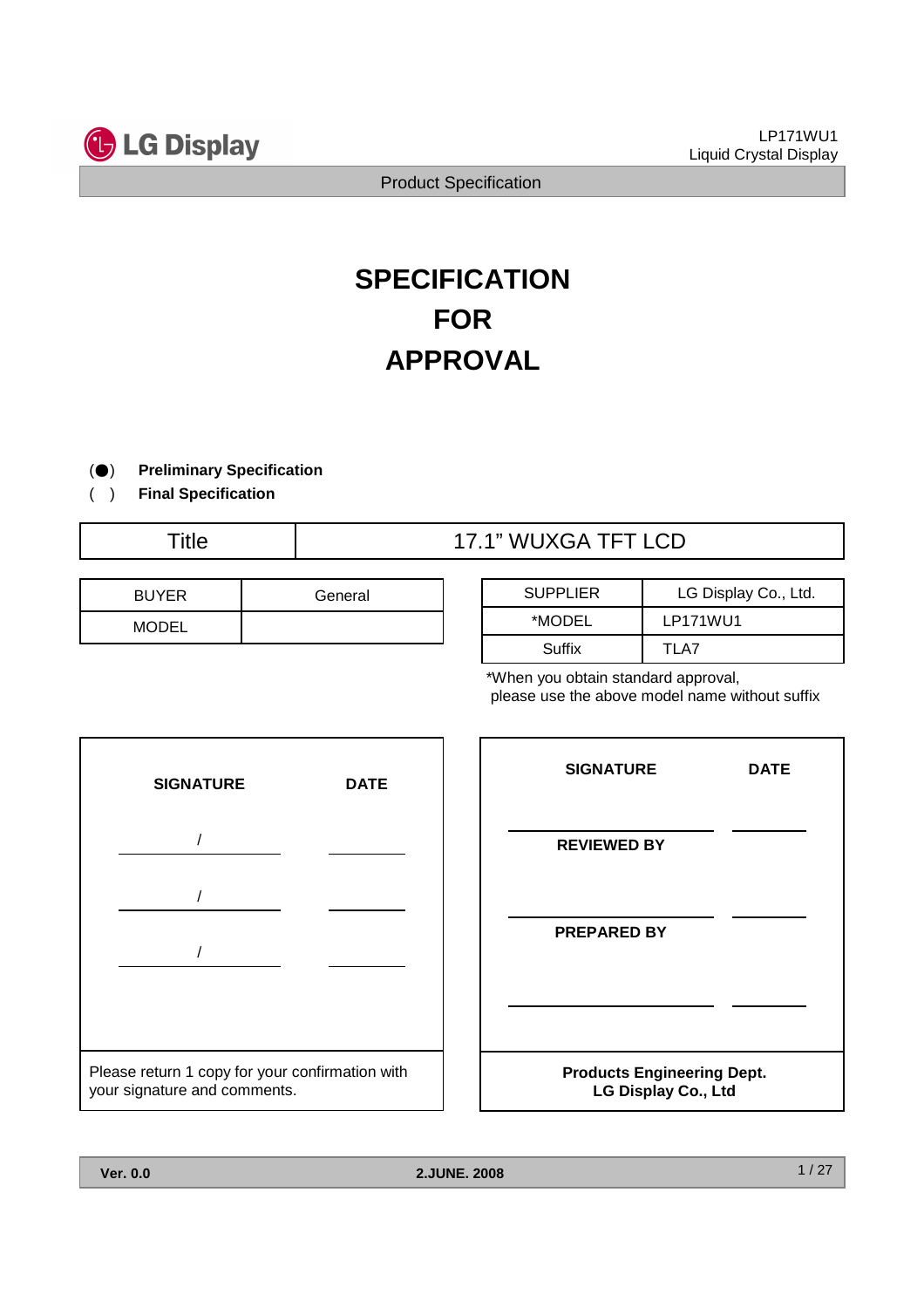

# **Contents**

| <b>No</b>      | <b>ITEM</b><br>Page                                     |                |  |  |
|----------------|---------------------------------------------------------|----------------|--|--|
|                | COVER                                                   | 1              |  |  |
|                | <b>CONTENTS</b>                                         | 2              |  |  |
|                | <b>RECORD OF REVISIONS</b>                              | 3              |  |  |
| 1              | <b>GENERAL DESCRIPTION</b>                              | 4              |  |  |
| 2              | ABSOLUTE MAXIMUM RATINGS                                | 5              |  |  |
| 3              | ELECTRICAL SPECIFICATIONS                               |                |  |  |
| $3 - 1$        | ELECTRICAL CHARACTREISTICS                              | 6              |  |  |
| $3 - 2$        | INTERFACE CONNECTIONS                                   | $\overline{7}$ |  |  |
| $3-3$          | SIGNAL TIMING SPECIFICATIONS                            | 9              |  |  |
| $3 - 4$        | SIGNAL TIMING WAVEFORMS                                 | 9              |  |  |
| $3-5$          | <b>COLOR INPUT DATA REFERNECE</b>                       | 10             |  |  |
| $3-6$          | POWER SEQUENCE                                          | 11             |  |  |
| 4              | <b>OPTICAL SFECIFICATIONS</b>                           | 12             |  |  |
| 5              | MECHANICAL CHARACTERISTICS                              | 16             |  |  |
| 6              | <b>RELIABLITY</b>                                       | 20             |  |  |
| $\overline{7}$ | INTERNATIONAL STANDARDS                                 |                |  |  |
| $7 - 1$        | <b>SAFETY</b>                                           | 21             |  |  |
| $7 - 2$        | <b>EMC</b>                                              | 21             |  |  |
| 8              | <b>PACKING</b>                                          |                |  |  |
| $8 - 1$        | <b>DESIGNATION OF LOT MARK</b>                          | 22             |  |  |
| $8 - 2$        | <b>PACKING FORM</b>                                     | 22             |  |  |
| 9              | <b>PRECAUTIONS</b>                                      | 23             |  |  |
| A              | APPENDIX. Enhanced Extended Display Identification Data | 25             |  |  |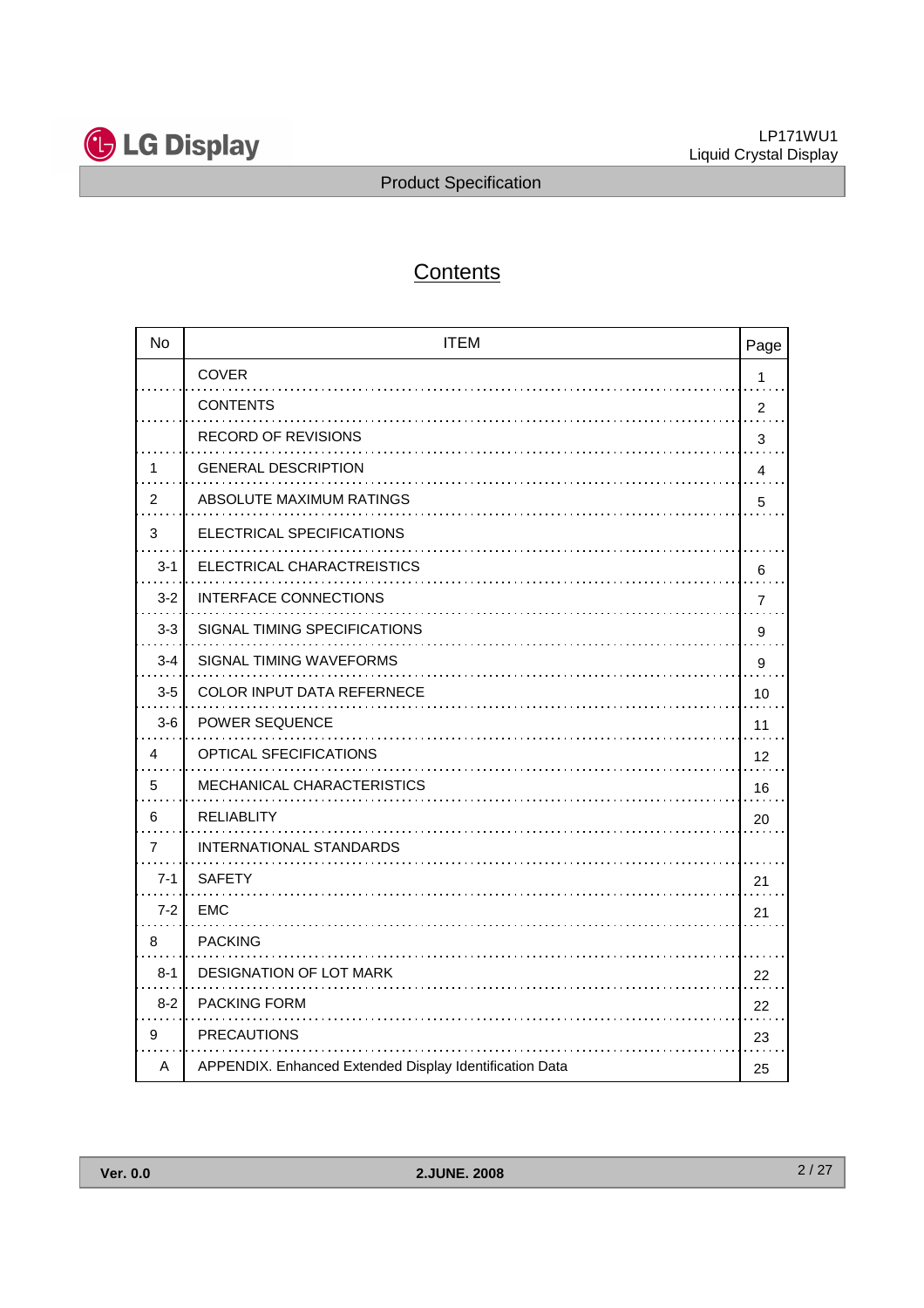

# **RECORD OF REVISIONS**

|         | Revision No   Revision Date | Page           | Description |                          |
|---------|-----------------------------|----------------|-------------|--------------------------|
| $0.0\,$ | 2.June.2008                 | $\blacksquare$ | First draft | $\overline{\phantom{0}}$ |
|         |                             |                |             |                          |
|         |                             |                |             |                          |
|         |                             |                |             |                          |
|         |                             |                |             |                          |
|         |                             |                |             |                          |
|         |                             |                |             |                          |
|         |                             |                |             |                          |
|         |                             |                |             |                          |
|         |                             |                |             |                          |
|         |                             |                |             |                          |
|         |                             |                |             |                          |
|         |                             |                |             |                          |
|         |                             |                |             |                          |
|         |                             |                |             |                          |
|         |                             |                |             |                          |
|         |                             |                |             |                          |
|         |                             |                |             |                          |
|         |                             |                |             |                          |
|         |                             |                |             |                          |
|         |                             |                |             |                          |
|         |                             |                |             |                          |
|         |                             |                |             |                          |
|         |                             |                |             |                          |
|         |                             |                |             |                          |
|         |                             |                |             |                          |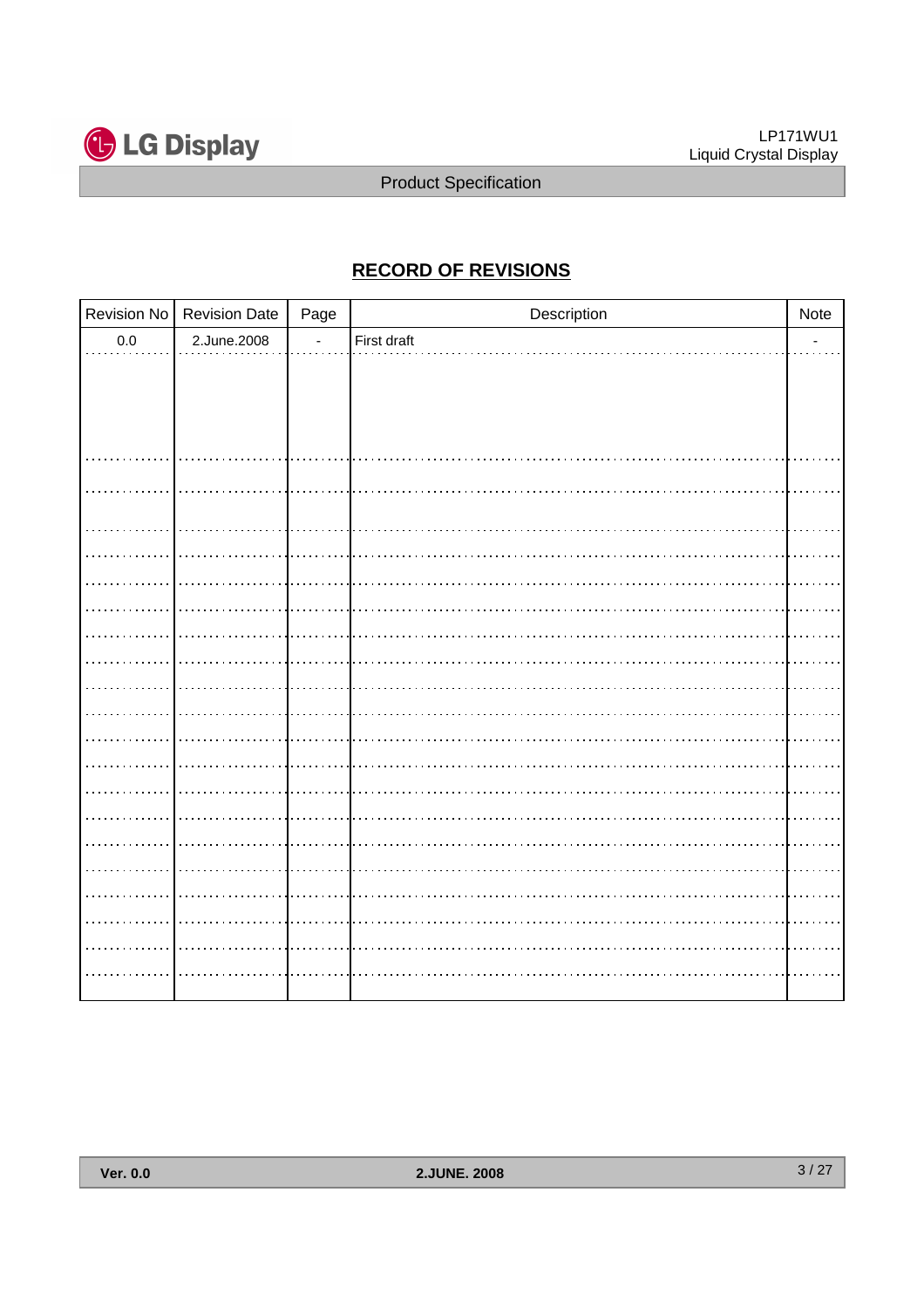

#### **1. General Description**

The LP171WU1 is a Color Active Matrix Liquid Crystal Display with an integral Cold Cathode Fluorescent Lamp (CCFL) backlight system. The matrix employs a-Si Thin Film Transistor as the active element. It is a transmissive type display operating in the normally white mode. This TFT-LCD has 17.1 inches diagonally measured active display area with WUXGA resolution(1920 horizontal by 1200 vertical pixel array). Each pixel is divided into Red, Green and Blue sub-pixels or dots which are arranged in vertical stripes. Gray scale or the brightness of the sub-pixel color is determined with a 6-bit gray scale signal for each dot, thus, presenting a palette of more than 262,144 colors.

The LP171WU1 has been designed to apply the interface method that enables low power, high speed, low EMI.

The LP171WU1 is intended to support applications where thin thickness, low power are critical factors and graphic displays are important. In combination with the vertical arrangement of the sub-pixels, the LP171WU1(TLA7) characteristics provide an excellent flat display for office automation products such as Notebook PC.



#### **General Features**

| Active Screen Size            | 17.1 inches diagonal                                                           |
|-------------------------------|--------------------------------------------------------------------------------|
| Outline Dimension(max)        | 382.7 (H) $\times$ 245.0 (V) $\times$ 7.0(D) mm                                |
| Pixel Pitch                   | $0.191$ mm $\times$ 0.191 mm                                                   |
| Pixel Format                  | 1920 horiz. by 1200 vert. Pixels RGB strip arrangement                         |
| Color Depth                   | 6-bit, 262,144 colors                                                          |
| Luminance, White              | $260 \text{ cd/m}^2$ (Typ.), 5 point                                           |
| <b>Power Consumption</b>      | Total 7.81 Watt(Typ.) @ LCM circuit 2.97 Watt(Typ.), B/L input 4.84 Watt(Typ.) |
| Weight                        | 705 g (Max.)                                                                   |
| <b>Display Operating Mode</b> | Transmissive mode, normally white                                              |
| Surface Treatment             | Hard coating(4H) Glare treatment of the front polarizer                        |

| <b>Ver. 0.0</b> |  |
|-----------------|--|
|                 |  |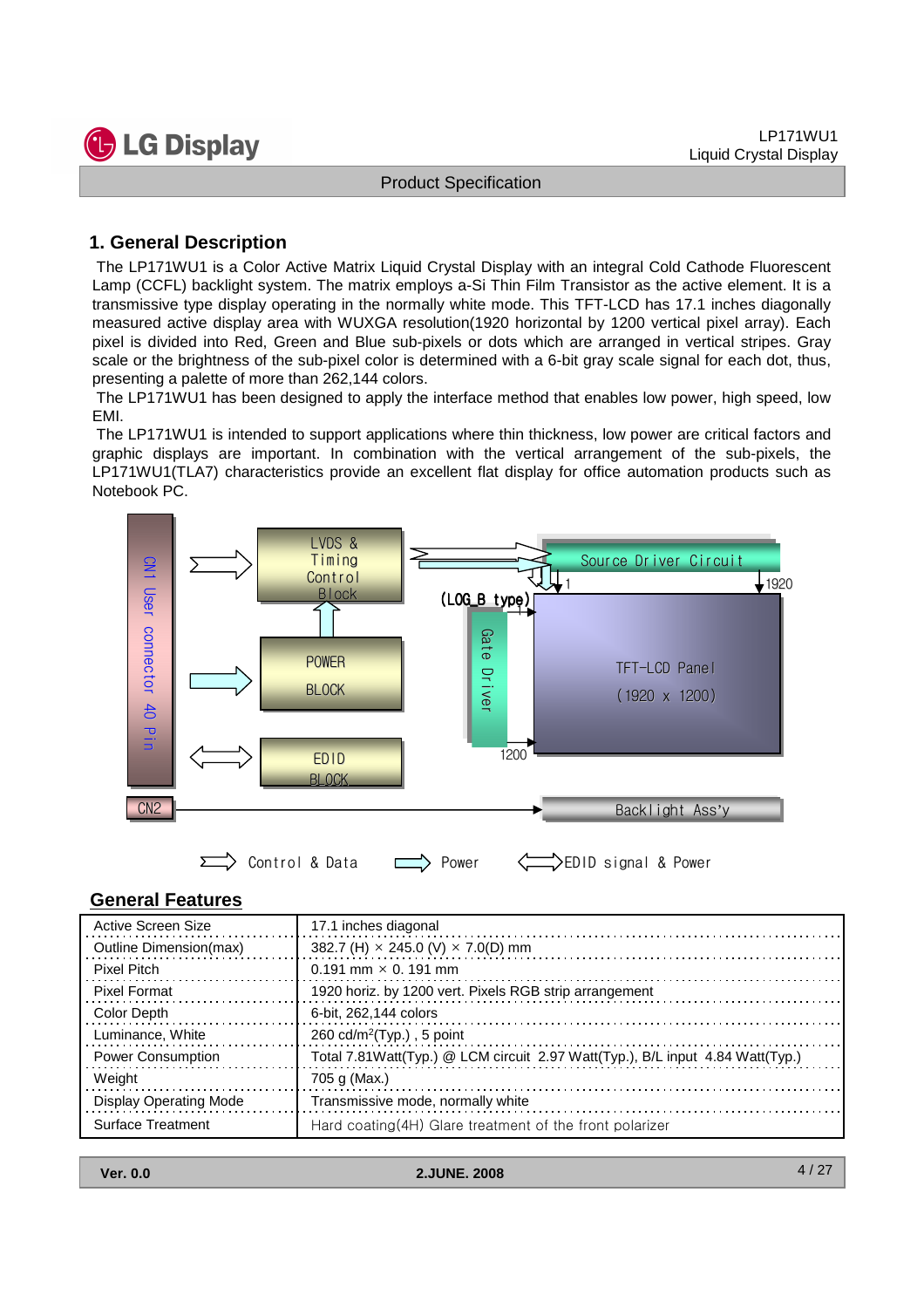



#### **2. Absolute Maximum Ratings**

The following are maximum values which, if exceeded, may cause faulty operation or damage to the unit.

| Parameter                         | Symbol      |        | Values | Units | <b>Notes</b>            |  |
|-----------------------------------|-------------|--------|--------|-------|-------------------------|--|
|                                   |             | Min    | Max    |       |                         |  |
| Power Input Voltage               | VCC         | $-0.3$ | 4.0    | Vdc   | at $25 \pm 5^{\circ}$ C |  |
| <b>Operating Temperature</b>      | Тор         |        | 50     |       |                         |  |
| Storage Temperature               | Hst         | $-20$  | 60     |       |                         |  |
| <b>Operating Ambient Humidity</b> | <b>HOP</b>  | 10     | 90     | %RH   |                         |  |
| <b>Storage Humidity</b>           | <b>H</b> st | 10     | 90     | %RH   |                         |  |

#### **Table 1. ABSOLUTE MAXIMUM RATINGS**

Note : 1. Temperature and relative humidity range are shown in the figure below. Wet bulb temperature should be 39°C Max, and no condensation of water.



**Dry Bulb Temperature [**℃**]**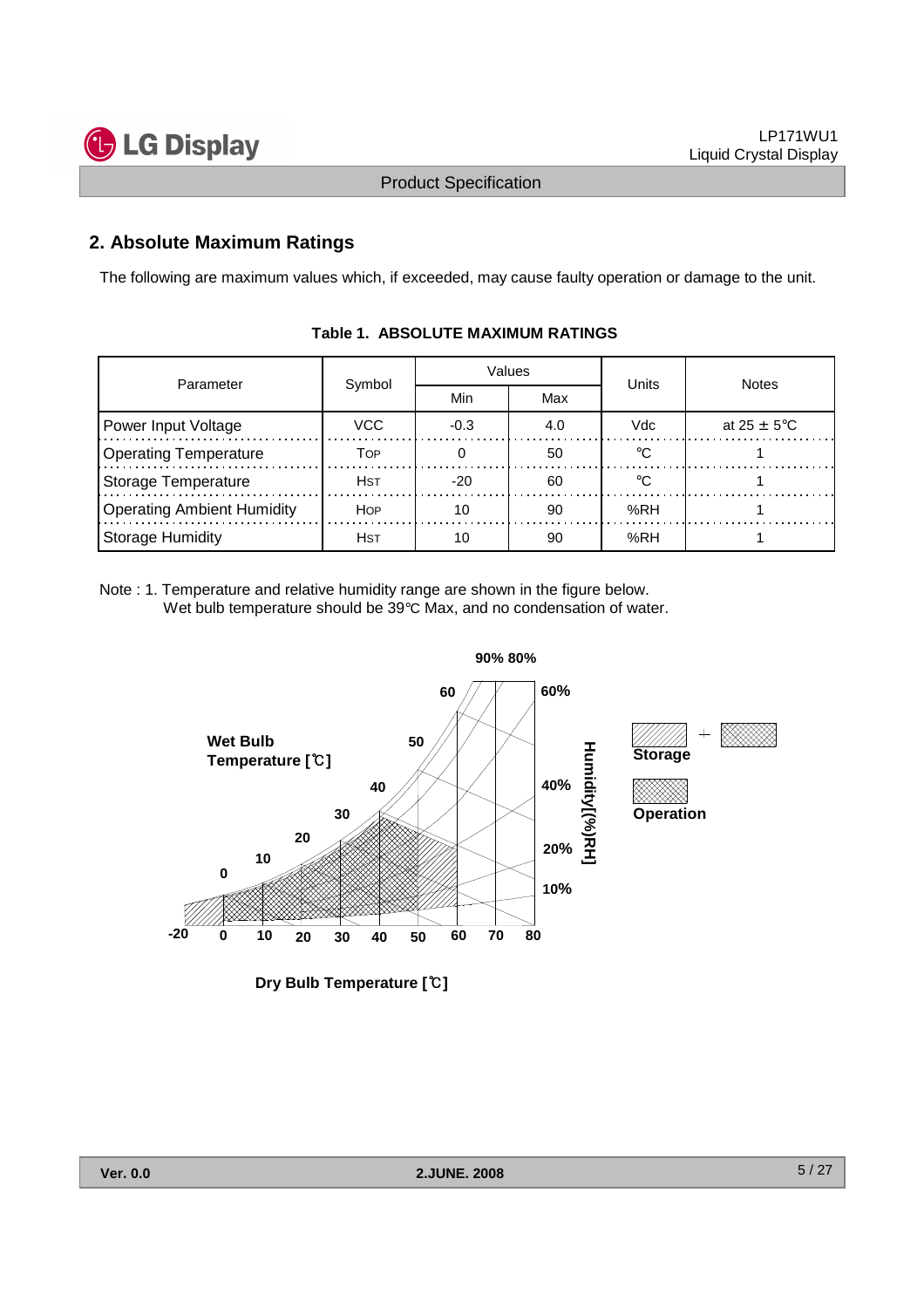

#### **3. Electrical Specifications**

#### **3-1. Electrical Characteristics**

The LP171WU1(TLA7)requires two power inputs. One is employed to power the LCD electronics and to drive the TFT array and liquid crystal. The second input which powers the CCFL, is typically generated by an inverter. The inverter is an external unit to the LCD.

|                                                        |              | Values  |         |         |            |              |
|--------------------------------------------------------|--------------|---------|---------|---------|------------|--------------|
| Parameter                                              | Symbol       | Min     | Typ     | Max     | Unit       | <b>Notes</b> |
| MODULE:                                                |              |         |         |         |            |              |
| Power Supply Input Voltage                             | <b>VCC</b>   | 3.0     | 3.3     | 3.6     | $V_{DC}$   |              |
| Power Supply Input Current                             | $I_{\rm CC}$ | 810     | 900     | 990     | mA         |              |
| <b>Power Consumption</b>                               | Pc           |         | 2.97    | 3.27    | Watt       |              |
| Differential Impedance                                 | Zm           | 90      | 100     | 110     | <b>Ohm</b> | 2            |
| LAMP:                                                  |              |         |         |         |            |              |
| <b>Operating Voltage</b>                               |              | 710     | 745     | 930     | $V_{RMS}$  | 3            |
|                                                        | $V_{BL}$     | (6.8mA) | (6.5mA) | (3.0mA) |            |              |
| <b>Operating Current</b>                               | $I_{BL}$     | 3.0     | 6.5     | 6.8     | $mA_{RMS}$ | 4            |
| Power Consumption                                      | $P_{BL}$     |         | 4.84    | 5.26    | Watt       | 9            |
| <b>Operating Frequency</b>                             | $f_{BL}$     | 40      | 60      | 70      | kHz        | 7            |
| Discharge Stabilization Time                           | Ts           |         |         | 3       | Min        | 5            |
| Life Time                                              |              | 15,000  |         |         | <b>Hrs</b> | 6            |
| <b>Established Starting Voltage</b><br>at $25^\circ$ C | Vs           |         |         | 1300    | $V_{RMS}$  | 8            |
| at 0 $\degree$ C                                       |              |         |         | 1500    | $V_{RMS}$  |              |

|  | Table 2. ELECTRICAL CHARACTERISTICS |
|--|-------------------------------------|
|--|-------------------------------------|

Note)

1. The specified current and power consumption are under the Vcc =  $3.3V$ ,  $25°C$ , fv = 60Hz condition whereas Mosaic pattern is displayed and fv is the frame frequency.

2. This impedance value is needed to proper display and measured form LVDS Tx to the mating connector.

- 3. The variance of the voltage is  $\pm$  10%.
- 4. The typical operating current is for the typical surface luminance  $(L_{WH})$  in optical characteristics.
- 5. Define the brightness of the lamp after being lighted for 5 minutes as 100%, Ts is the time required for the brightness of the center of the lamp to be not less than 95%.
- 6. The life time is determined as the time at which brightness of lamp is 50% compare to that of initial value at the typical lamp current.
- 7. The output of the inverter must have symmetrical(negative and positive) voltage waveform and symmetrical current waveform.(Asymmetrical ratio is less than 10%) Please do not use the inverter which has asymmetrical voltage and asymmetrical current and spike wave. Lamp frequency may produce interface with horizontal synchronous frequency and as a result this may cause beat on the display. Therefore lamp frequency shall be as away possible from the horizontal synchronous frequency and from its harmonics in order to prevent interference.
- 8. The voltage above VS should be applied to the lamps for more than 1 second for start-up. Otherwise, the lamps may not be turned on. The used lamp current is the lamp typical current.
- 9. The lamp power consumption shown above does not include loss of external inverter. The applied lamp current is a typical one.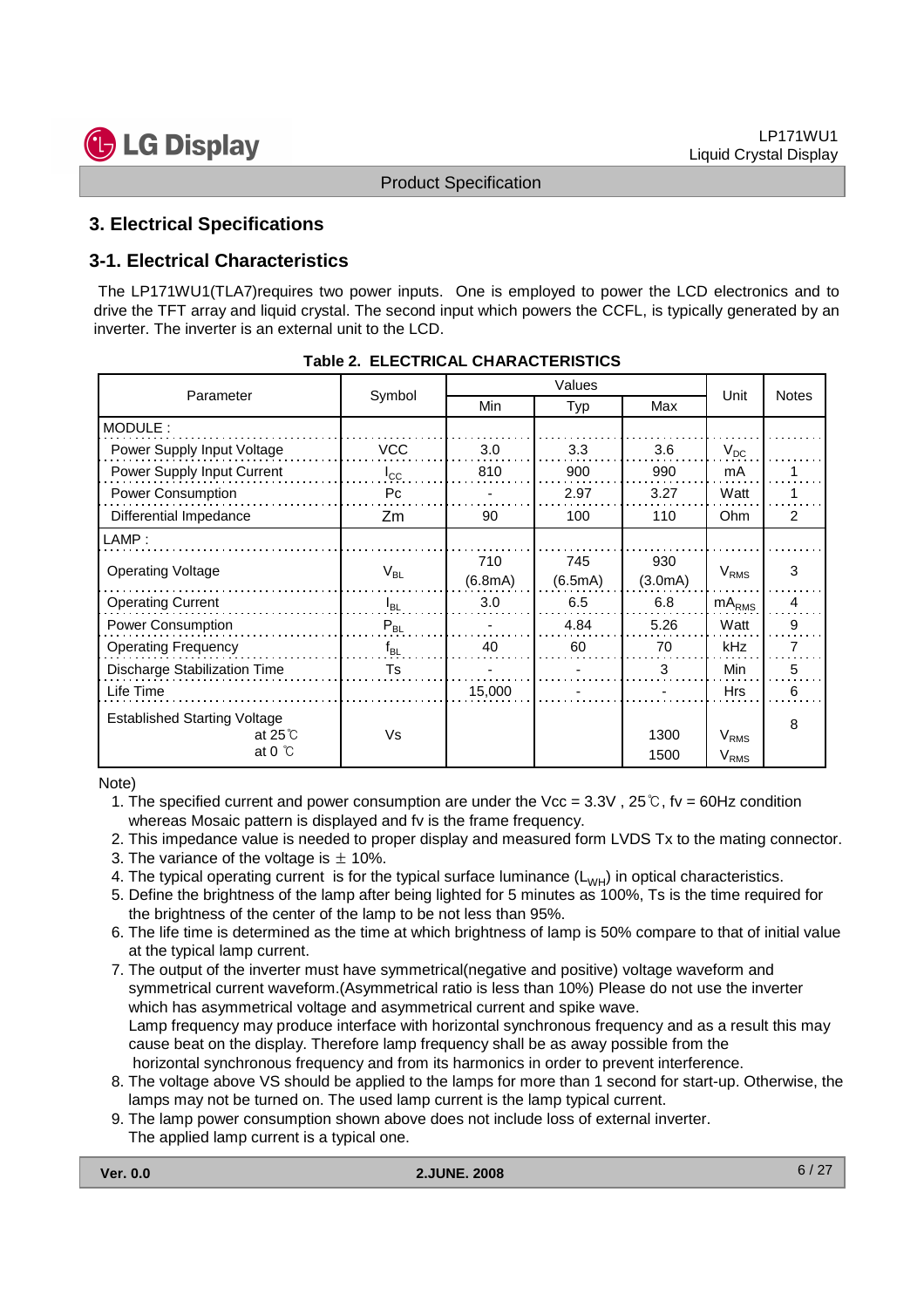

#### Note)

- 9. Requirements for a system inverter design, which is intended to have a better display performance, a better power efficiency and a more reliable lamp, are following.
	- It shall help increase the lamp lifetime and reduce leakage current.
		- a. The asymmetry rate of the inverter waveform should be less than 10%.
		- b. The distortion rate of the waveform should be within  $\sqrt{2} \pm 10\%$ .
			- \* Inverter output waveform had better be more similar to ideal sine wave.



\* Asymmetry rate:  
\n
$$
|I_p - I_{-p}| / I_{rms} * 100\%
$$

\* Distortion rate

 $I_{\sf p}$  (or  $I_{\sf -p}$ ) /  $I_{\sf rms}$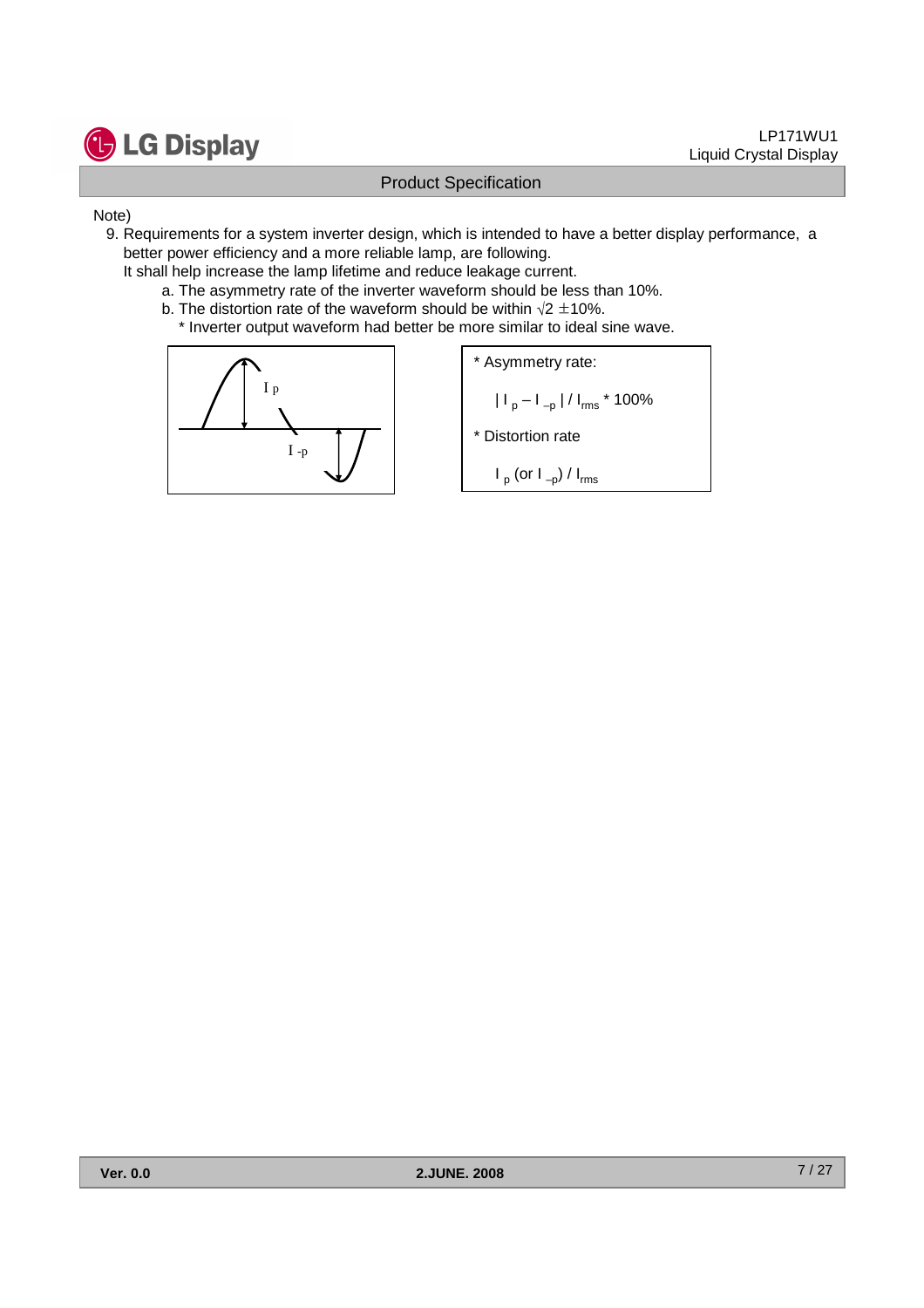

#### **3-2. Interface Connections**

This LCD employs two interface connections, a 30 pin connector is used for the module electronics interface and the other connector is used for the integral backlight system.

| Pin            | Symbol           | Description                           | <b>Notes</b>                                                        |
|----------------|------------------|---------------------------------------|---------------------------------------------------------------------|
| 1              | <b>GND</b>       | Ground                                |                                                                     |
| 2              | <b>VCC</b>       | Power Supply, 3.3V Typ.               |                                                                     |
| i.<br>3        | <b>VCC</b>       | Power Supply, 3.3V Typ.               |                                                                     |
| 4              | V FFDID          | DDC 3.3V power                        | 1, Interface chips                                                  |
| 5              | <b>BIST</b>      | Reserved for supplier test point      | 1.1 LCD : Renesas/MM T-CON                                          |
| 6              | CIK EEDID        | DDC Clock                             |                                                                     |
| 7              | DATA EEDID       | DDC Data                              | 1.2 System: THC63LVDF823A or equivalent                             |
| 8              | $RA1-$           | Odd channel differential data input   |                                                                     |
| 9              | <b>RA1+</b>      | Odd channel differential data input   | 2. Connector                                                        |
| 10             | GND              | Ground                                | 2.1 LCD<br>: FI-XB30SRL-HF11(JAE) or                                |
| 11             | $RB1-$           | Odd channel differential data input   | its compatibles (Hirose)                                            |
| 12             | $RB1+$           | Odd channel differential data input   | 2.2 Mating: FI-X30M or equivalent.<br>2.3 Connector pin arrangement |
| 13             | GND              | Ground                                |                                                                     |
| 14             | $RC1-$           | Odd channel differential data input   | 30                                                                  |
| 15<br>$\cdots$ | $RC1+$           | Odd channel differential data input   |                                                                     |
| 16             | <b>GND</b>       | Ground                                |                                                                     |
| 17             | $RCLK1 -$        | Odd channel differential clock input  | [LCD Module Rear View]                                              |
| 18             | RCLK1+           | Odd channel differential clock input  |                                                                     |
| 19             | <b>GND</b>       | Ground                                |                                                                     |
| 20<br>$\sim$   | $RA2-$           | Even channel differential data input  |                                                                     |
| 21             | $RA2+$           | Even channel differential data input  |                                                                     |
| 22             | <b>GND</b>       | Ground                                |                                                                     |
| 23             | $RB2-$           | Even channel differential data input  |                                                                     |
| 24             | RB <sub>2+</sub> | Even channel differential data input  |                                                                     |
| 25             | <b>GND</b>       | Ground                                |                                                                     |
| 26             | $RC2-$           | Even channel differential data input  |                                                                     |
| 27             | $RC2+$           | Even channel differential data input  |                                                                     |
| 28             | GND              | Ground                                |                                                                     |
| 29             | RCLK2-           | Even channel differential clock input |                                                                     |
| 30             | RCLK2+           | Even channel differential clock input |                                                                     |

**Table 3. MODULE CONNECTOR PIN CONFIGURATION (CN1)**

The backlight interface connector is a model BHSR-02VS-1, manufactured by JST or Compatible [(1674817-2(AMP)].

The mating connector part number is SM02B-BHSS-1-TB or equivalent [1-1565647-3(AMP)].

| ivmbol | Description                               | Notes |
|--------|-------------------------------------------|-------|
| HV     | Power supply for lamp (High voltage side) |       |
|        | Power supply for lamp (Low voltage side)  |       |

#### **Table 4. BACKLIGHT CONNECTOR PIN CONFIGURATION (J3)**

Notes : 1. The high voltage side terminal is colored Blue and the low voltage side terminal is Blue.

**Ver. 0.0 2.JUNE. 2008**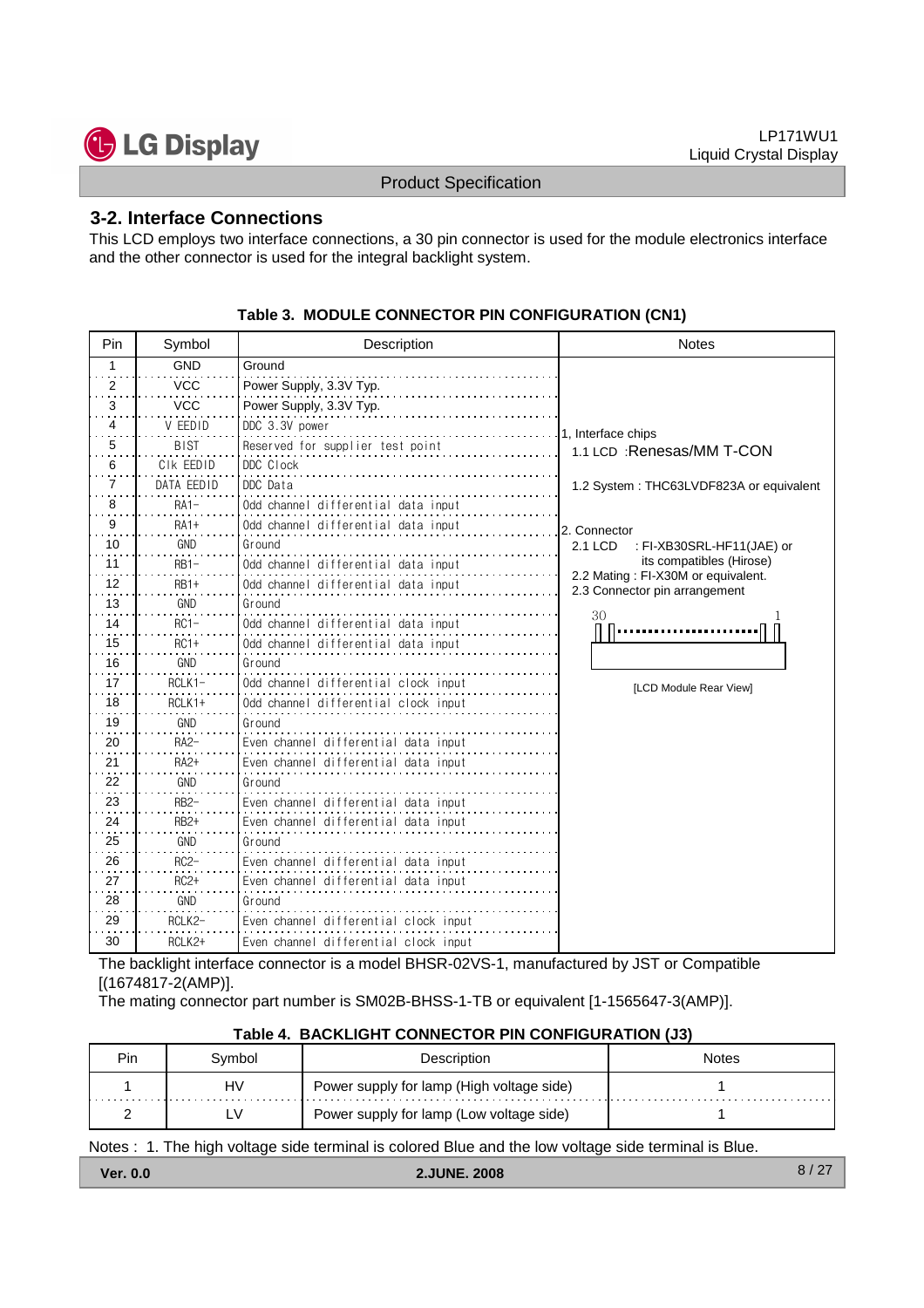

#### **3-3. Signal Timing Specifications**

This is the signal timing required at the input of the User connector. All of the interface signal timing should be satisfied with the following specifications and specifications of LVDS Tx/Rx for its proper operation.

| <b>ITEM</b> | Symbol                 |                 | Min  | <b>Typ</b> | <b>Max</b> | Unit        | <b>Note</b>       |
|-------------|------------------------|-----------------|------|------------|------------|-------------|-------------------|
| <b>DCLK</b> | Frequency              | fCLK            | 75.5 | 78.525     | 81.5       | <b>MHz</b>  | $tCLK = 1 / fCLK$ |
|             | Period                 | <b>tHP</b>      | 1004 | 1046       | 1052       |             |                   |
| Hsync       | Width                  | twн             | 16   | 16         | 16         | tCLK        |                   |
|             | Active                 | twha            | 960  | 960        | 960        |             |                   |
|             | Period                 | tv <sub>P</sub> | 1240 | 1252       | 1276       |             |                   |
| Vsync       | Width                  | twv             | 6    | 6          | 6          | <b>tHP</b>  |                   |
|             | Active                 | twya            | 1200 | 1200       | 1200       |             |                   |
|             | Horizontal back porch  | <b>tHBP</b>     | 16   | 24         | 36         |             |                   |
| Data        | Horizontal front porch | <b>tHFP</b>     | 38   | 46         | 54         | <b>tCLK</b> |                   |
| Enable      | Vertical back porch    | tvBP            | 31   | 43         | 48         |             |                   |
|             | Vertical front porch   | tvFP            | 3    | 3          | 22         | <b>tHP</b>  |                   |

#### **Table 5. TIMING TABLE**

#### **3-4. Signal Timing Waveforms (Normal status)**

#### **[Cautions] - Case1**:

**BIST** status

VCC =3.3V, No video signal

**- Case 2**:

System Power On⇔Maker Logo⇔Window logo⇔Log On **DE Blanking time( tWV+ tVBP+ tVFP)** ≤ **71 tHP** High: 0.7VCC If not, LCD will abnormally display Data Enable, Hsync, Vsync (ex: There is brief flash when booting windows)Low: 0.3VCC t<sub>clk</sub> DCLK  $\leftarrow$  CLK  $\rightarrow$  0.5 Vcc  $t_{HP}$ Hsync  $t_{\sf WH}$  $t_{\text{HBP}}$  twha  $\sum_{\mathcal{U}} t_{\text{HFP}}$ tWHA Data Enable  $\bigotimes\limits_{\mathcal{U}}$  $t_{\vee P}$ t<sub>wv.</sub>  $\hat{\mathbb{X}}$ Vsync  $t_{\rm VFP}$  $t_{\text{VBP}}$ tWVA Data Enable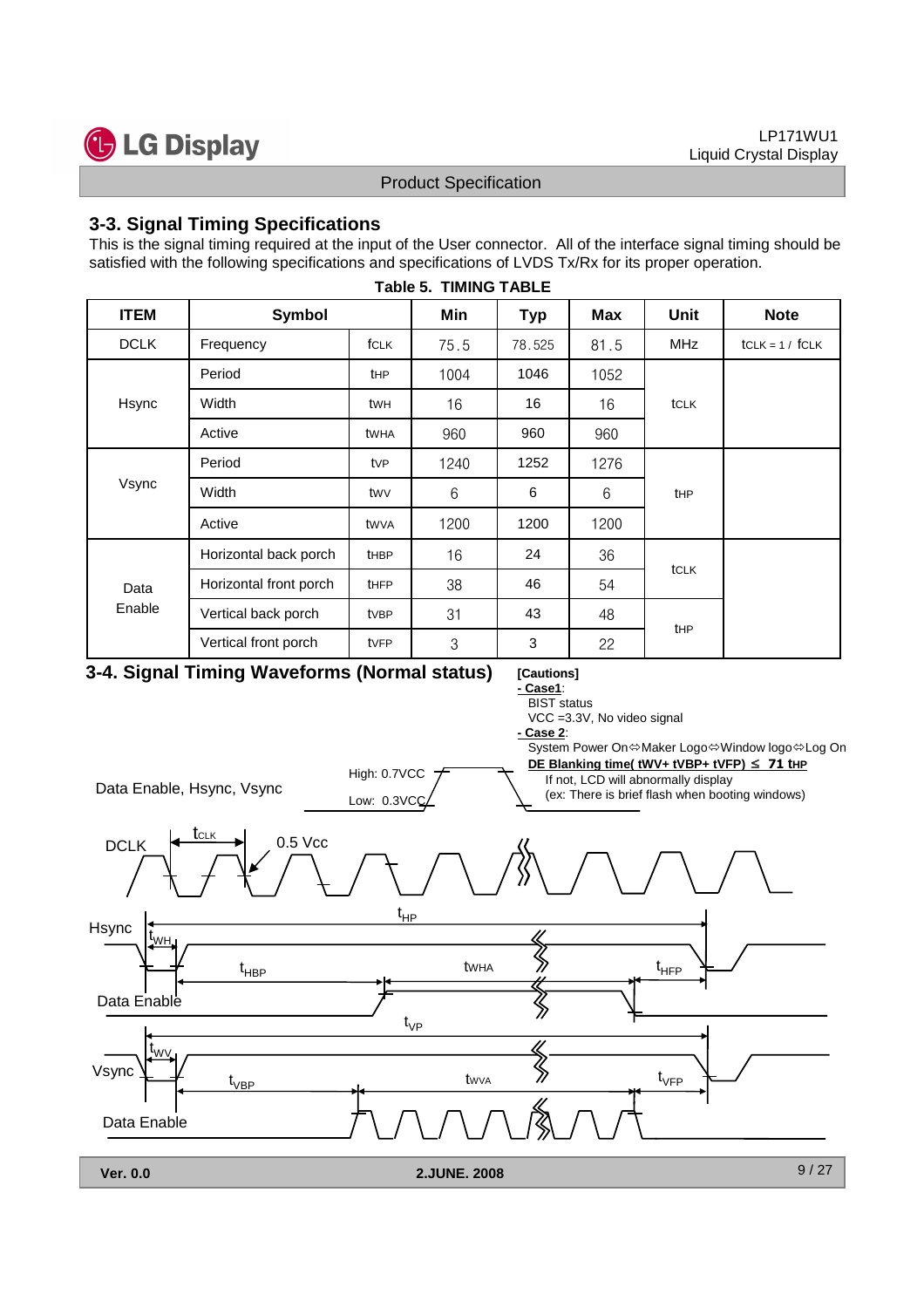

#### **3-5. Color Input Data Reference**

The brightness of each primary color (red,green and blue) is based on the 6-bit gray scale data input for the color ; the higher the binary input, the brighter the color. The table below provides a reference for color versus data input.

|                                                                                                                                                                                                                                                                                                                                                                                                                                                                                                                                                                                                                                                                                                                                                                                                                                                                                                                                                                                                                                                                                                                                                         |                |              |             |                |                |                |                |                |             | Input Color Data |                |              |                |                |              |             |              |                |             |
|---------------------------------------------------------------------------------------------------------------------------------------------------------------------------------------------------------------------------------------------------------------------------------------------------------------------------------------------------------------------------------------------------------------------------------------------------------------------------------------------------------------------------------------------------------------------------------------------------------------------------------------------------------------------------------------------------------------------------------------------------------------------------------------------------------------------------------------------------------------------------------------------------------------------------------------------------------------------------------------------------------------------------------------------------------------------------------------------------------------------------------------------------------|----------------|--------------|-------------|----------------|----------------|----------------|----------------|----------------|-------------|------------------|----------------|--------------|----------------|----------------|--------------|-------------|--------------|----------------|-------------|
|                                                                                                                                                                                                                                                                                                                                                                                                                                                                                                                                                                                                                                                                                                                                                                                                                                                                                                                                                                                                                                                                                                                                                         | Color          |              |             | <b>RED</b>     |                |                |                |                |             | <b>GREEN</b>     |                |              |                |                |              | <b>BLUE</b> |              |                |             |
|                                                                                                                                                                                                                                                                                                                                                                                                                                                                                                                                                                                                                                                                                                                                                                                                                                                                                                                                                                                                                                                                                                                                                         |                |              |             |                |                |                |                |                |             |                  |                |              | LSB MSB        |                |              |             |              |                | <b>LSB</b>  |
|                                                                                                                                                                                                                                                                                                                                                                                                                                                                                                                                                                                                                                                                                                                                                                                                                                                                                                                                                                                                                                                                                                                                                         |                | <b>R5</b>    | <b>R4</b>   | R <sub>3</sub> | R <sub>2</sub> | R <sub>1</sub> | R <sub>0</sub> | G <sub>5</sub> | G 4         | G <sub>3</sub>   | G <sub>2</sub> | G 1          | G <sub>0</sub> | <b>B</b> 5     | <b>B4</b>    | <b>B3</b>   | <b>B2</b>    | <b>B</b> 1     | <b>B</b> 0  |
| <b>Basic</b>                                                                                                                                                                                                                                                                                                                                                                                                                                                                                                                                                                                                                                                                                                                                                                                                                                                                                                                                                                                                                                                                                                                                            | <b>Black</b>   | $\Omega$     | $\mathbf 0$ | $\mathbf 0$    | $\mathbf 0$    | 0              | $\overline{0}$ | 0              | $\mathbf 0$ | 0                | $\pmb{0}$      | $\mathbf 0$  | 0              | $\Omega$       | $\mathsf 0$  | $\mathbf 0$ | $\pmb{0}$    | $\mathbf 0$    | $\Omega$    |
|                                                                                                                                                                                                                                                                                                                                                                                                                                                                                                                                                                                                                                                                                                                                                                                                                                                                                                                                                                                                                                                                                                                                                         | Red            | 1            | 1           | 1              | $\mathbf{1}$   | 1              | 1              | 0              | $\mathbf 0$ | 0                | 0              | 0            | 0              | $\mathbf 0$    | 0            | 0           | 0            | $\mathbf 0$    | 0           |
|                                                                                                                                                                                                                                                                                                                                                                                                                                                                                                                                                                                                                                                                                                                                                                                                                                                                                                                                                                                                                                                                                                                                                         | Green          | 0            | 0           | $\mathbf 0$    | 0              | 0              |                |                | 1           | 1                | 1              | 1            | 1              | $\mathbf 0$    | 0            | 0           | 0            | $\mathbf 0$    | 0           |
|                                                                                                                                                                                                                                                                                                                                                                                                                                                                                                                                                                                                                                                                                                                                                                                                                                                                                                                                                                                                                                                                                                                                                         | <b>Blue</b>    | 0            | 0           | $\mathbf 0$    | 0              | 0              |                | $\overline{0}$ | 0           | 0                | 0              | 0            | 0              | 1              | 1            | 1           | 1            | 1              | 1           |
| Color                                                                                                                                                                                                                                                                                                                                                                                                                                                                                                                                                                                                                                                                                                                                                                                                                                                                                                                                                                                                                                                                                                                                                   | Cyan           | 0            | $\Omega$    | $\mathbf 0$    | 0              | $\overline{0}$ | $\mathbf 0$    | $\mathbf{1}$   | 1           | 1                | $\mathbf{1}$   | $\mathbf{1}$ | $\mathbf{1}$   | 1              | $\mathbf{1}$ | 1           | 1            | 1              | 1           |
|                                                                                                                                                                                                                                                                                                                                                                                                                                                                                                                                                                                                                                                                                                                                                                                                                                                                                                                                                                                                                                                                                                                                                         | Magenta        | 1            | 1           | 1              | 1              | 1              | 1              | 0              | 0           | 0                | 0              | 0            | 0              |                | 1            | 1           |              | 1              |             |
|                                                                                                                                                                                                                                                                                                                                                                                                                                                                                                                                                                                                                                                                                                                                                                                                                                                                                                                                                                                                                                                                                                                                                         | Yellow         | 1            | 1           | 1              | 1              | 1              |                | $\mathbf{1}$   | 1           | 1                | $\mathbf{1}$   | 1            | $\mathbf{1}$   | 0              | 0            | 0           | 0            | 0              | 0           |
|                                                                                                                                                                                                                                                                                                                                                                                                                                                                                                                                                                                                                                                                                                                                                                                                                                                                                                                                                                                                                                                                                                                                                         | White          | $\mathbf{1}$ | 1           | $\mathbf{1}$   | $\mathbf{1}$   | $\mathbf{1}$   |                |                | 1           | 1                | 1              | $\mathbf{1}$ | $\mathbf{1}$   | 1              | $\mathbf{1}$ | 1           | $\mathbf{1}$ | $\mathbf{1}$   | 1           |
|                                                                                                                                                                                                                                                                                                                                                                                                                                                                                                                                                                                                                                                                                                                                                                                                                                                                                                                                                                                                                                                                                                                                                         | RED (00)       | 0            | 0           | $\pmb{0}$      | 0              | 0              |                |                | $\mathbf 0$ | 0                | $\pmb{0}$      | $\pmb{0}$    |                | 0 0            | 0            | $\mathbf 0$ | 0            | $\mathbf 0$    | $\mathbf 0$ |
|                                                                                                                                                                                                                                                                                                                                                                                                                                                                                                                                                                                                                                                                                                                                                                                                                                                                                                                                                                                                                                                                                                                                                         | RED (01)       | 0            | $\Omega$    | $\mathbf 0$    | 0              | $\overline{0}$ | 1              | 0              | $\mathbf 0$ | 0                | 0              | 0            | $\Omega$       | $\Omega$       | 0            | 0           | $\mathbf 0$  | $\mathbf 0$    | $\Omega$    |
| <b>RED</b>                                                                                                                                                                                                                                                                                                                                                                                                                                                                                                                                                                                                                                                                                                                                                                                                                                                                                                                                                                                                                                                                                                                                              |                |              |             |                |                |                |                |                |             |                  |                |              |                |                |              |             |              |                |             |
|                                                                                                                                                                                                                                                                                                                                                                                                                                                                                                                                                                                                                                                                                                                                                                                                                                                                                                                                                                                                                                                                                                                                                         | RED (62)       | 1            | 1           | 1              |                | 1              |                | 0              | 0           | 0                | 0              | 0            | 0              | $\mathbf 0$    | 0            | 0           | 0            | 0              | 0           |
| <b>MSB</b><br>LSB MSB<br>0 1<br>$\overline{0}$<br>1 I<br>111<br>0 0<br>$\overline{0}$<br>$\overline{0}$<br>$\mathbf 0$<br>0<br>$\mathbf 0$<br>RED (63)<br>$\mathbf{1}$<br>$\mathbf{1}$<br>$\mathbf{1}$<br>1<br>1 <sup>1</sup><br>$\mathbf 0$<br>1<br><b>GREEN (00)</b><br>$\pmb{0}$<br>0 0<br>0<br>$\pmb{0}$<br>0<br>0<br>$\mathbf 0$<br>0<br>$\pmb{0}$<br>$\pmb{0}$<br><b>GREEN (01)</b><br>$\pmb{0}$<br>0<br>0<br>$\mathbf 0$<br>$\mathbf 0$<br>0<br>$\pmb{0}$<br>0<br>0<br>0<br>$\mathbf 0$<br><b>GREEN</b><br><b>GREEN (62)</b><br>0<br>$\mathbf 0$<br>0<br>0<br>$0$   1<br>0<br>1<br>1<br>1<br><b>GREEN (63)</b><br>0<br>0<br>$\mathbf 0$<br>0<br>0<br>011<br>1<br>$\mathbf{1}$<br>$\mathbf{1}$<br>1<br>$\mathsf 0$<br>0 0<br><b>BLUE (00)</b><br>$\pmb{0}$<br>0<br>$\mathbf 0$<br>0<br>0<br>$\mathbf 0$<br>0<br>0<br>0<br><b>BLUE (01)</b><br>0<br>0<br>$\mathbf 0$<br>0<br>0<br>$\mathbf 0$<br>0<br>$\mathbf 0$<br>0<br>0<br><b>BLUE</b><br><b>BLUE (62)</b><br>0 0<br>$\mathbf 0$<br>$\pmb{0}$<br>$\mathbf 0$<br>0<br>0<br>0<br>0<br>0<br>0<br>0<br>$\pmb{0}$<br>0<br>0 0<br>0<br>0<br><b>BLUE (63)</b><br>0<br>0<br>$\mathbf 0$<br>$\mathbf 0$ | $\overline{0}$ | $\mathbf 0$  | 0           | $\mathbf 0$    | $\Omega$       | $\mathbf 0$    | $\mathbf 0$    |                |             |                  |                |              |                |                |              |             |              |                |             |
|                                                                                                                                                                                                                                                                                                                                                                                                                                                                                                                                                                                                                                                                                                                                                                                                                                                                                                                                                                                                                                                                                                                                                         |                |              |             |                |                |                |                |                |             |                  |                |              |                | 0 0            | 0            | 0           | 0            | $\mathbf 0$    | $\mathbf 0$ |
|                                                                                                                                                                                                                                                                                                                                                                                                                                                                                                                                                                                                                                                                                                                                                                                                                                                                                                                                                                                                                                                                                                                                                         |                |              |             |                |                |                |                |                |             |                  |                |              | $\mathbf{1}$   | $\mathbf 0$    | 0            | 0           | $\mathbf 0$  | $\mathbf 0$    | $\mathbf 0$ |
|                                                                                                                                                                                                                                                                                                                                                                                                                                                                                                                                                                                                                                                                                                                                                                                                                                                                                                                                                                                                                                                                                                                                                         |                |              |             |                |                |                |                |                |             |                  |                |              |                |                |              |             |              |                |             |
|                                                                                                                                                                                                                                                                                                                                                                                                                                                                                                                                                                                                                                                                                                                                                                                                                                                                                                                                                                                                                                                                                                                                                         |                |              |             |                |                |                |                |                |             |                  |                |              | 0              | 0              | 0            | 0           | 0            | $\mathbf 0$    | 0           |
|                                                                                                                                                                                                                                                                                                                                                                                                                                                                                                                                                                                                                                                                                                                                                                                                                                                                                                                                                                                                                                                                                                                                                         |                |              |             |                |                |                |                |                |             |                  |                |              | $\mathbf{1}$   | $\mathbf 0$    | 0            | $\mathbf 0$ | $\mathbf 0$  | $\mathbf 0$    | 0           |
|                                                                                                                                                                                                                                                                                                                                                                                                                                                                                                                                                                                                                                                                                                                                                                                                                                                                                                                                                                                                                                                                                                                                                         |                |              |             |                |                |                |                |                |             |                  |                |              | $\overline{0}$ | $\overline{0}$ | 0            | $\mathbf 0$ | 0            | $\overline{0}$ | $\Omega$    |
|                                                                                                                                                                                                                                                                                                                                                                                                                                                                                                                                                                                                                                                                                                                                                                                                                                                                                                                                                                                                                                                                                                                                                         |                |              |             |                |                |                |                |                |             |                  |                |              | 0              | $\mathbf 0$    | 0            | 0           | $\mathbf 0$  | $\mathbf 0$    | 1           |
|                                                                                                                                                                                                                                                                                                                                                                                                                                                                                                                                                                                                                                                                                                                                                                                                                                                                                                                                                                                                                                                                                                                                                         |                |              |             |                |                |                |                |                |             |                  |                |              |                |                |              |             |              |                |             |
|                                                                                                                                                                                                                                                                                                                                                                                                                                                                                                                                                                                                                                                                                                                                                                                                                                                                                                                                                                                                                                                                                                                                                         |                |              |             |                |                |                |                |                |             |                  |                |              | 0              | $\mathbf{1}$   | 1            | 1           | 1            | $\mathbf{1}$   | 0           |
|                                                                                                                                                                                                                                                                                                                                                                                                                                                                                                                                                                                                                                                                                                                                                                                                                                                                                                                                                                                                                                                                                                                                                         |                |              |             |                |                |                |                |                |             |                  |                |              | 0              | 1              | $\mathbf{1}$ | 1           | 1            | $\mathbf{1}$   | 1           |
|                                                                                                                                                                                                                                                                                                                                                                                                                                                                                                                                                                                                                                                                                                                                                                                                                                                                                                                                                                                                                                                                                                                                                         |                |              |             |                |                |                |                |                |             |                  |                |              |                |                |              |             |              |                |             |

|  | <b>Table 6. COLOR DATA REFERENCE</b> |
|--|--------------------------------------|
|  |                                      |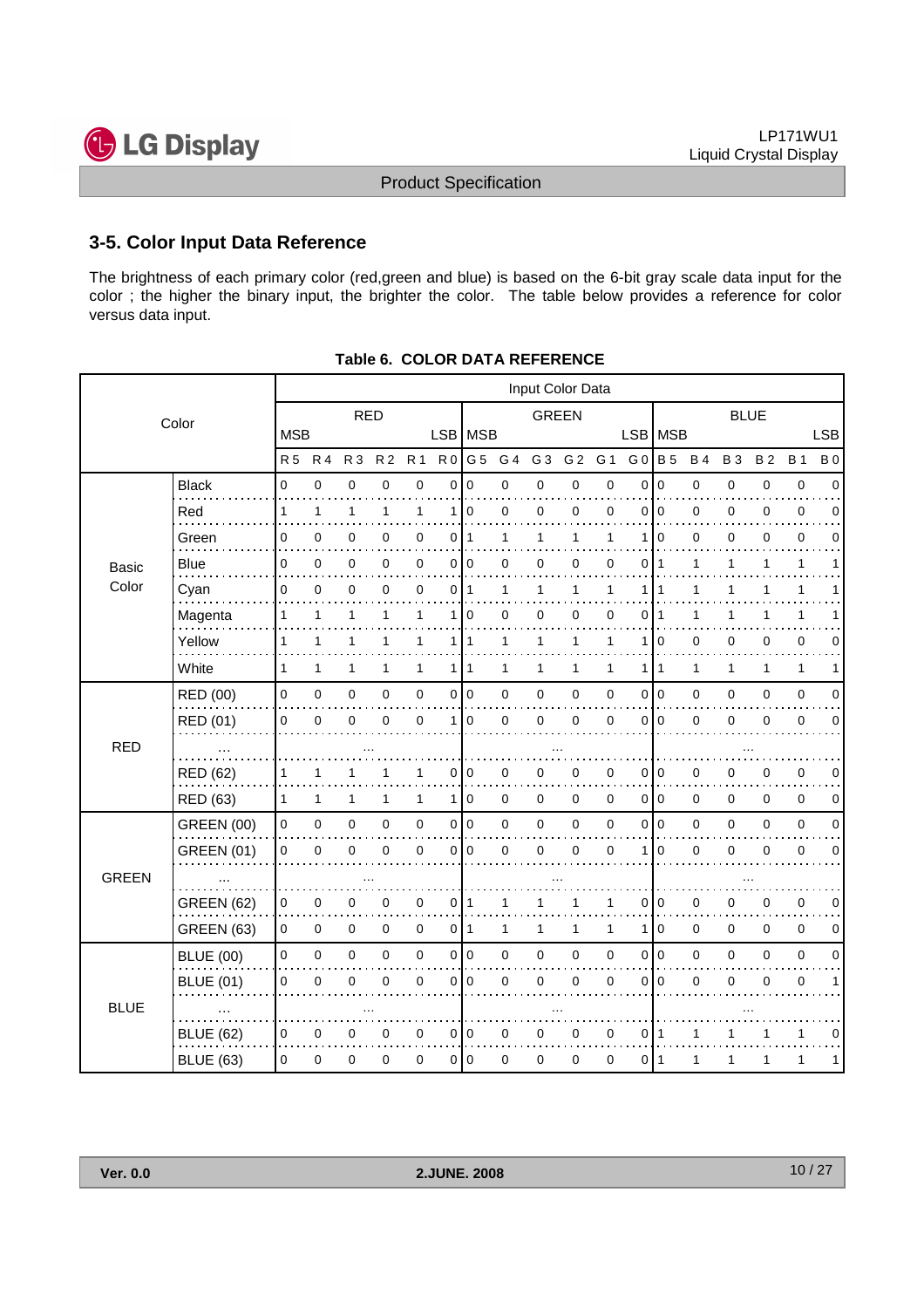



#### **3-6. Power Sequence**



#### **Table 7. POWER SEQUENCE TABLE**

| Parameter      |          | Value |      | Units |  |  |
|----------------|----------|-------|------|-------|--|--|
|                | Min.     | Typ.  | Max. |       |  |  |
| $T_1$          |          |       | 10   | (ms)  |  |  |
| $T_{2}$        | $\Omega$ |       | 50   | (ms)  |  |  |
| $T_3$          | 200      |       |      | (ms)  |  |  |
| $\mathsf{T}_4$ | 200      |       |      | (ms)  |  |  |
| $T_5$          | $\Omega$ |       | 50   | (ms)  |  |  |
| $T_6$          | 0        |       | 10   | (ms)  |  |  |
| T <sub>7</sub> | 400      |       |      | (ms)  |  |  |

Note)

1. Please avoid floating state of interface signal at invalid period.

- 2. When the interface signal is invalid, be sure to pull down the power supply for LCD VCC to 0V.
- 3. Lamp power must be turn on after power supply for LCD and interface signal are valid.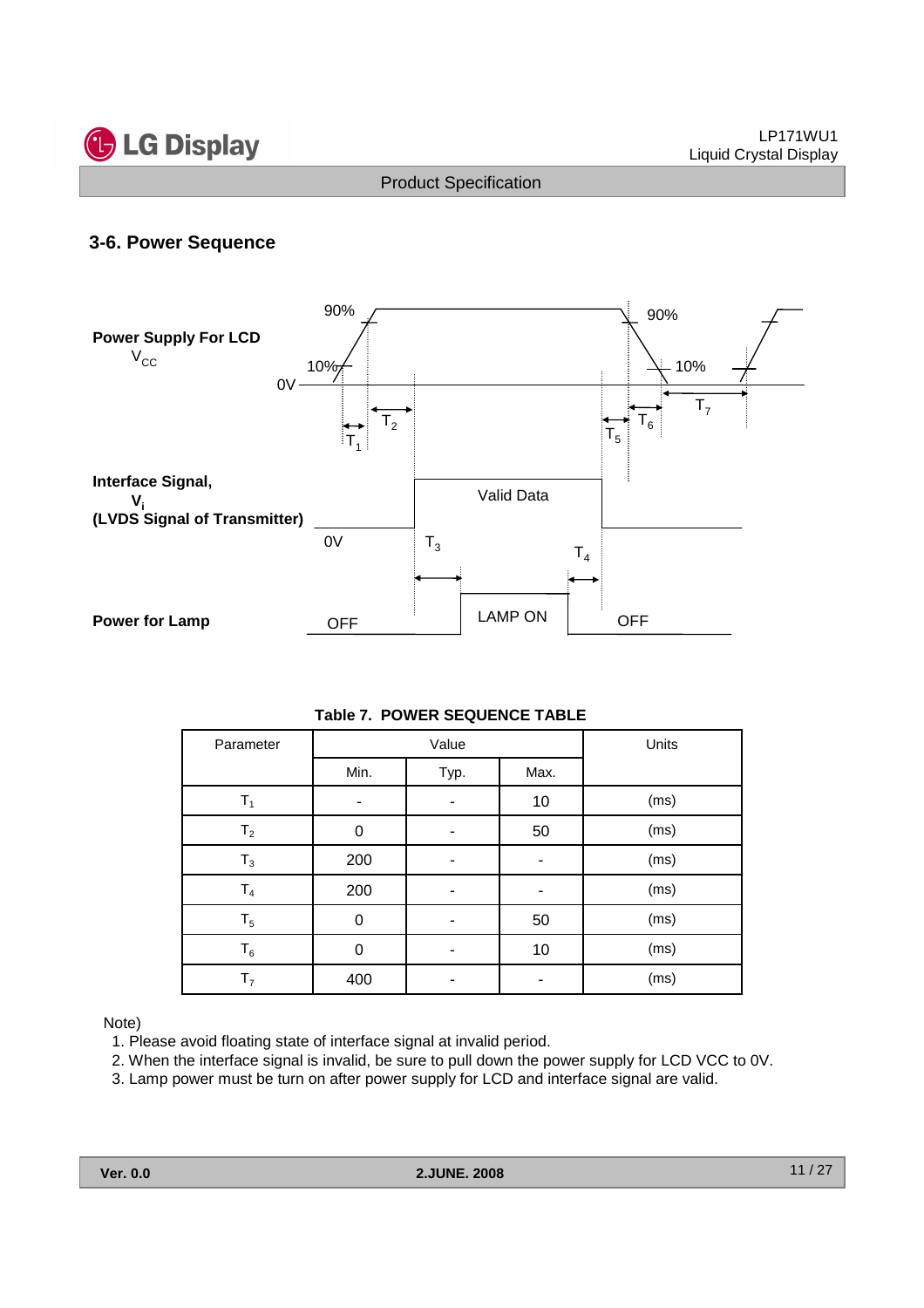

#### **4. Optical Specification**

Optical characteristics are determined after the unit has been 'ON' and stable for approximately 30 minutes in a dark environment at 25°C. The values specified are at an approximate distance 50cm from the LCD surface at a viewing angle of  $\Phi$  and  $\Theta$  equal to 0°.

FIG. 1 presents additional information concerning the measurement equipment and method.



# **FIG. 1 Optical Characteristic Measurement Equipment and Method**

|  | Table 8.  OPTICAL CHARACTERISTICS |
|--|-----------------------------------|
|  |                                   |

|                                     |                 |              | Values |       |                   | <b>Notes</b> |  |
|-------------------------------------|-----------------|--------------|--------|-------|-------------------|--------------|--|
| Parameter                           | Symbol          | Min          | Typ    | Max   | Units             |              |  |
| <b>Contrast Ratio</b>               | <b>CR</b>       | 600          | 700    |       |                   | 1            |  |
| Surface Luminance, white            | $L_{WH}$        | 220          | 260    |       | cd/m <sup>2</sup> | 2            |  |
| Luminance Variation                 | $\delta$ white  |              | 1.4    | 1.6   |                   | 2            |  |
| <b>Response Time</b>                |                 |              |        |       |                   | 3            |  |
| Rise Time+Decay Time                | $Tr_{R+}Tr_{D}$ |              | 16     | 20    | ms                | W to B       |  |
| Rise Time+Decay Time                | $Tr_{R+}Tr_{D}$ |              | 8      | 16    | ms                | G to G       |  |
| <b>Color Coordinates</b>            |                 |              |        |       |                   | ±0.03        |  |
| <b>RED</b>                          | <b>RX</b>       | 0.572        | 0.602  | 0.632 |                   |              |  |
|                                     | <b>RY</b>       | 0.321        | 0.351  | 0.381 |                   |              |  |
| <b>GREEN</b>                        | GX              | 0.293        | 0.323  | 0.353 |                   |              |  |
|                                     | GY              | 0.535        | 0.565  | 0.595 |                   |              |  |
| <b>BLUE</b>                         | BX              | 0.122        | 0.152  | 0.182 |                   |              |  |
|                                     | BY              | 0.096        | 0.126  | 0.156 |                   |              |  |
| <b>WHITE</b>                        | <b>WX</b>       | 0.283        | 0.313  | 0.343 |                   |              |  |
|                                     | WY              | 0.299        | 0.329  | 0.359 |                   |              |  |
| <b>Viewing Angle</b>                |                 |              |        |       |                   | 5            |  |
| x axis, right( $\Phi$ =0°)          | $\Theta$ r      | 60           | 65     |       | degree            |              |  |
| x axis, left ( $\Phi$ =180°)        | $\Theta$        | 60           | 65     |       | degree            |              |  |
| y axis, up ( $\Phi$ =90°)           | $\Theta$ u      | 50           | 55     |       | degree            |              |  |
| y axis, down $(\Phi = 270^{\circ})$ | $\Theta$ d      | 50           | 55     |       | degree            |              |  |
| <b>Gray Scale</b>                   |                 |              |        |       |                   | 6            |  |
| <b>Ver. 0.0</b>                     |                 | 2.JUNE. 2008 |        |       |                   | 12/27        |  |

#### Ta=25°C, VCC=3.3V, fv=60Hz, f<sub>CLK</sub>= 81MHz, lout = 6.5mA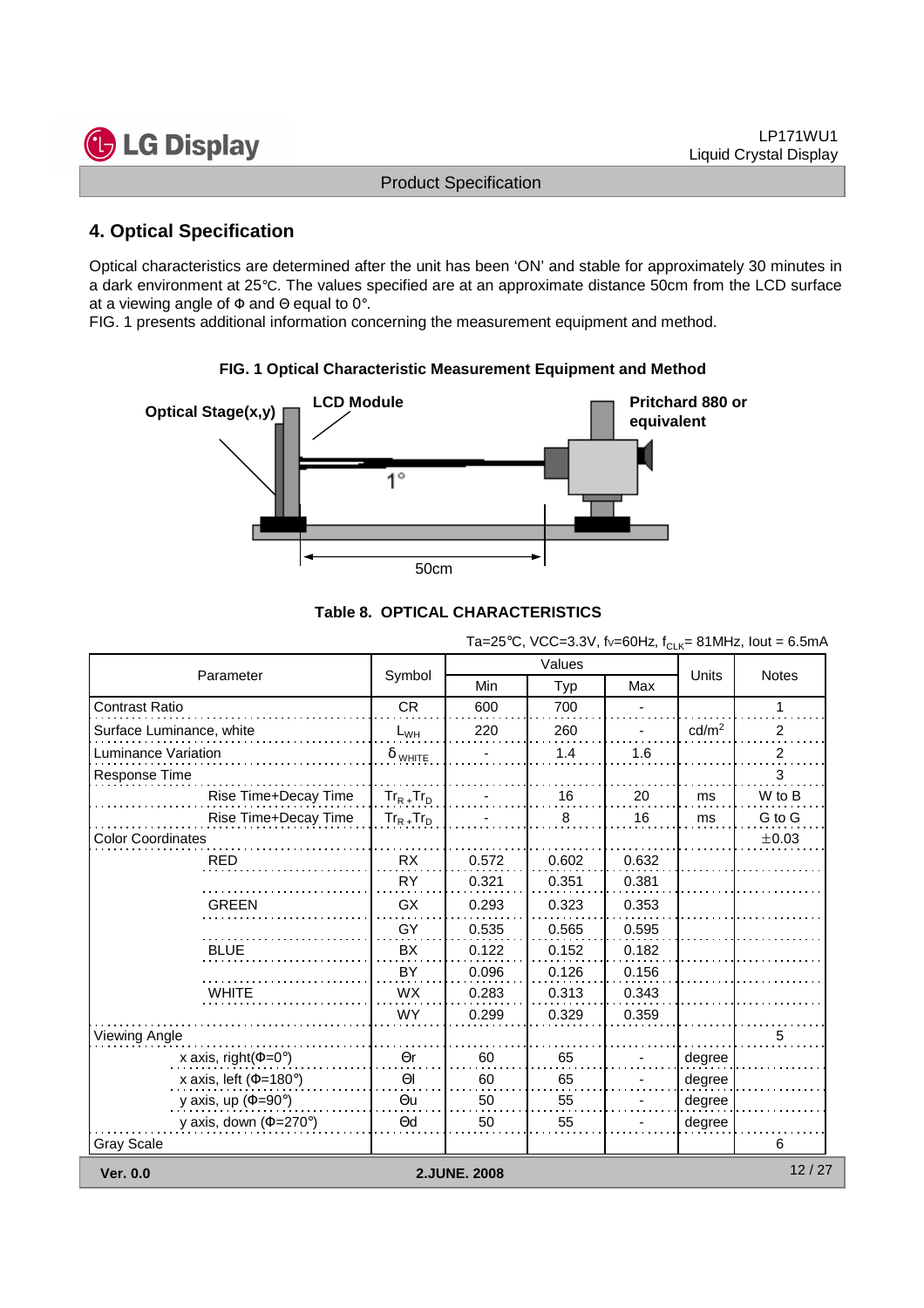LP171WU1

Note)

1. Contrast Ratio(CR) is defined mathematically as Surface Luminance with all white pixels

Contrast Ratio =

**G** LG Display

Surface Luminance with all black pixels

Product Specification

- 2. Surface luminance is the 5point (1~5)average across the LCD surface 50cm from the surface with all pixels displaying white (6.5mA). For more information see FIG 2.
- 3. Luminance % uniformity is measured for 13 point For more information see FIG 2.  $\delta$  WHITE = Maximum(LN1,LN2, ….. LN13)  $\div$  Minimum(LN1,LN2, ….. LN13)
- 4. Response time is the time required for the display to transition from white to black (rise time,  $\text{Tr}_{\textsf{\textsf{R}}}$ ) and from black to white(Decay Time,  $\mathsf{Tr}_{\mathsf{D}}$ ). For additional information see FIG 3.
- 5. Viewing angle is the angle at which the contrast ratio is greater than 10. The angles are determined for the horizontal or x axis and the vertical or y axis with respect to the z axis which is normal to the LCD surface. For more information see FIG 4.

6. Gray scale specification

| <b>Gray Level</b> | Luminance [%] (Typ) |
|-------------------|---------------------|
| ı∩                | 0.13                |
| L7                | 1.53                |
| L <sub>15</sub>   | 5.85                |
| L23               | 12.25               |
| L31               | 20.35               |
| L <sub>39</sub>   | 34.15               |
| l 47              | 53.25               |
| L <sub>55</sub>   | 77.3                |
| l 63              | 100                 |

\*  $f_y = 60$ Hz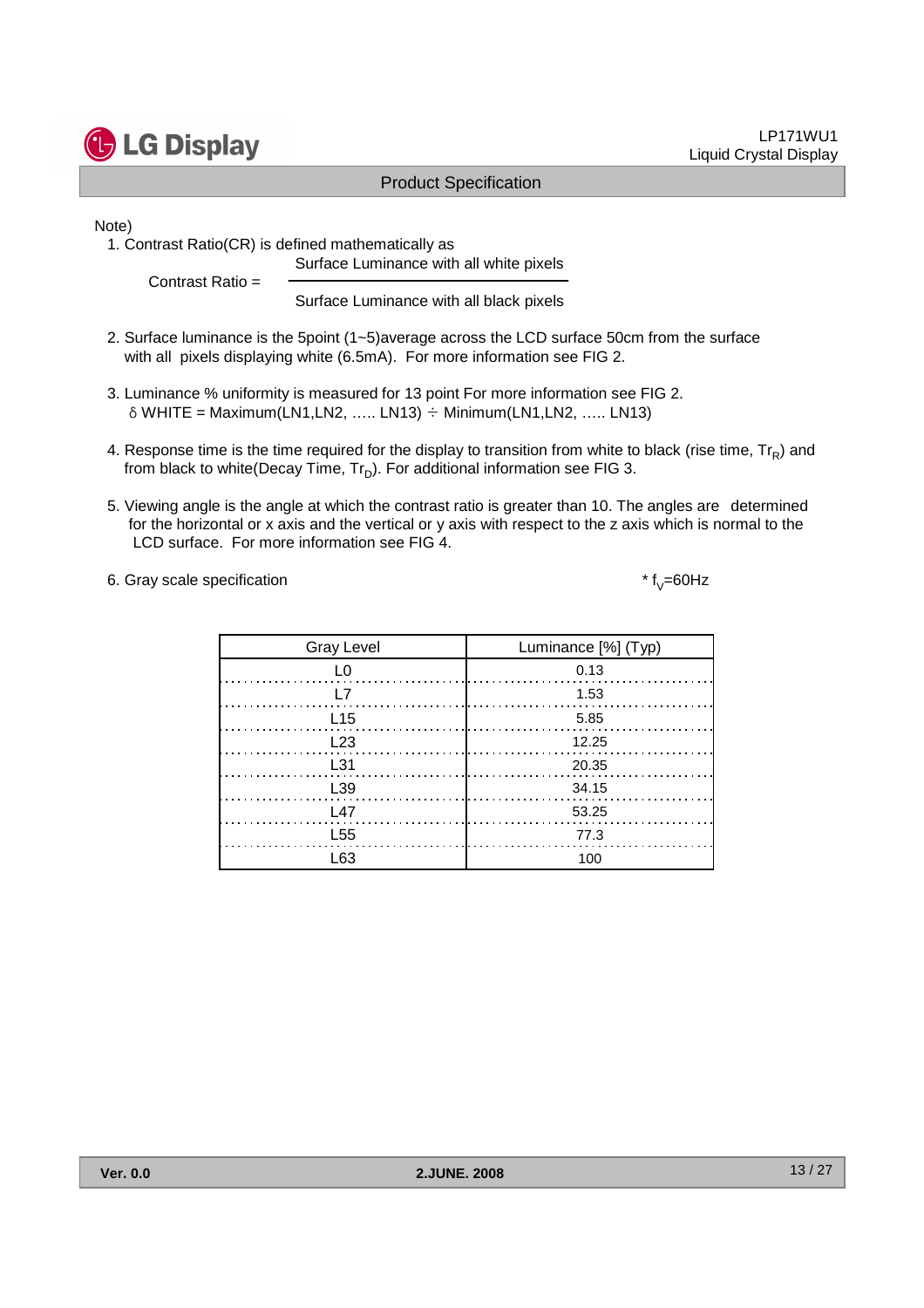

#### **FIG. 2 Luminance**

<measuring point for surface luminance & measuring point for luminance variation>



#### **FIG. 3 Response Time**

The response time is defined as the following figure and shall be measured by switching the input signal for "black" and "white".

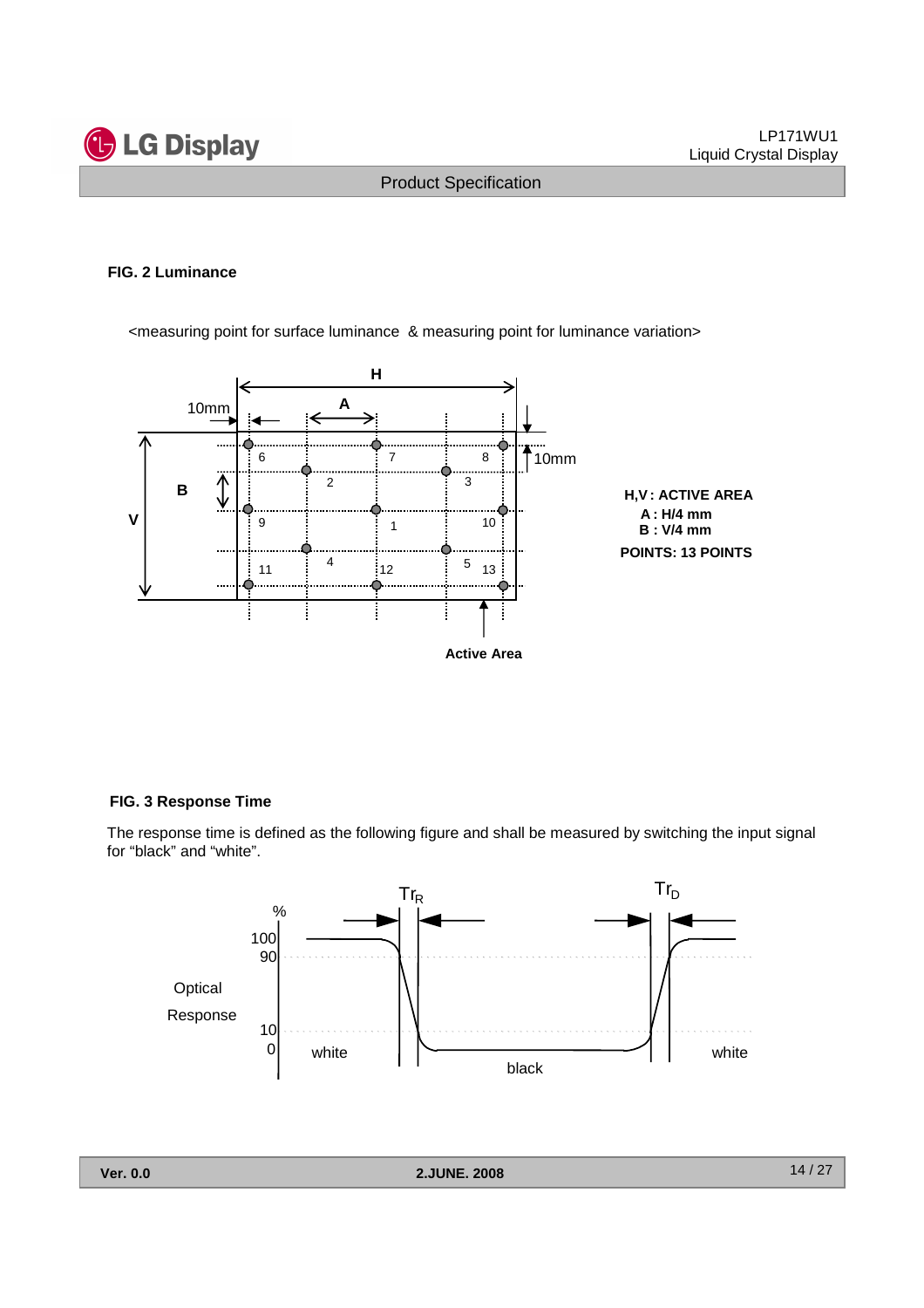

#### **FIG. 4 Viewing angle**



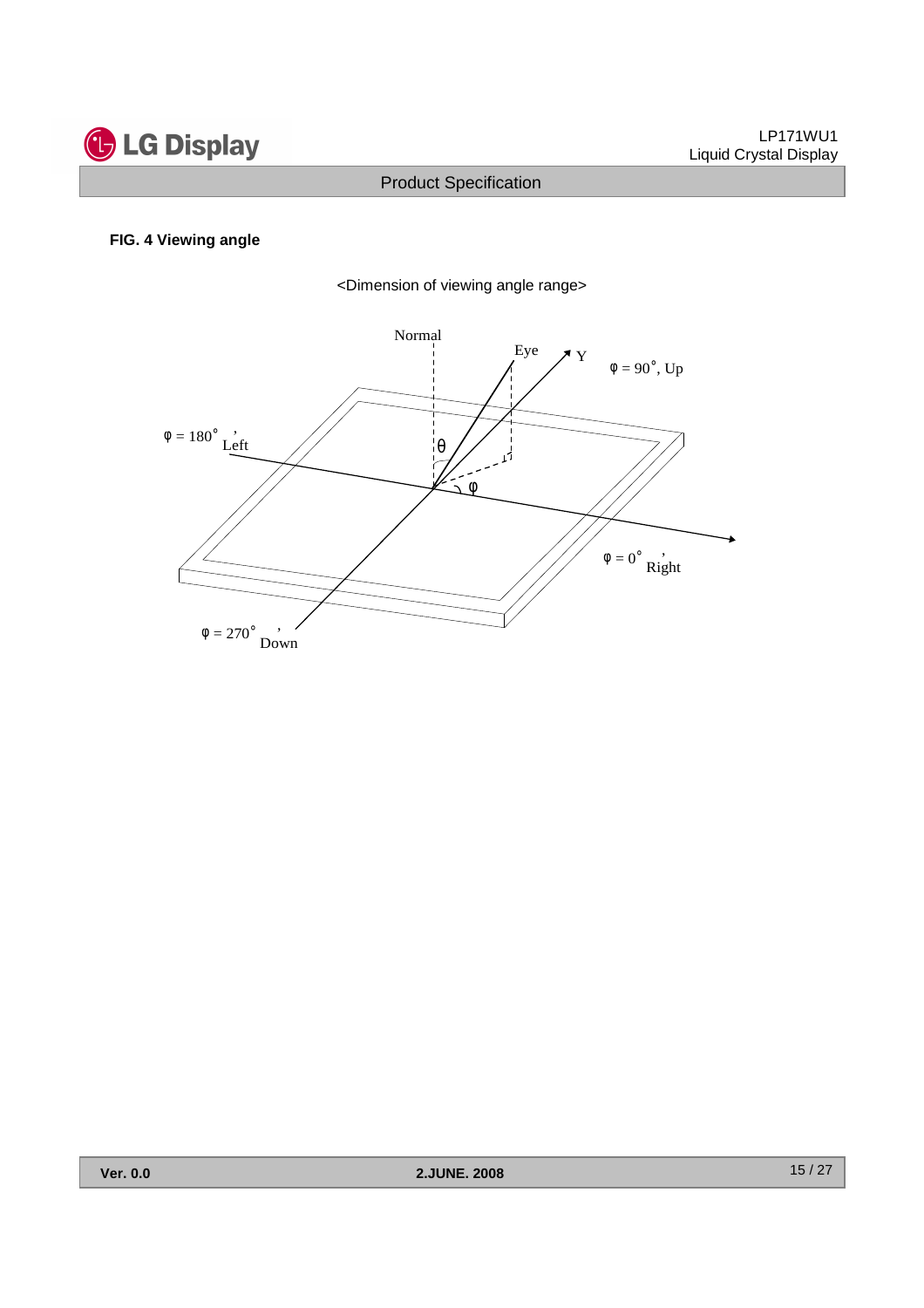

#### **5. Mechanical Characteristics**

The contents provide general mechanical characteristics for the model LP171WU1(TLA7). In addition the figures in the next page are detailed mechanical drawing of the LCD.

|                          | Horizontal                                               | $382.2 \pm 0.5$ mm |  |  |  |
|--------------------------|----------------------------------------------------------|--------------------|--|--|--|
| <b>Outline Dimension</b> | Vertical                                                 | $244.5 \pm 0.5$ mm |  |  |  |
|                          | Depth (Max)                                              | $7.0 \text{ mm}$   |  |  |  |
| Bezel Area               | Horizontal                                               | $370.6 \pm 0.5$ mm |  |  |  |
|                          | Vertical                                                 | $232.9 \pm 0.5$ mm |  |  |  |
|                          | Horizontal                                               | 367.2 mm           |  |  |  |
| Active Display Area      | Vertical                                                 | 229.5 mm           |  |  |  |
| Weight                   | 705 g (MAX)                                              |                    |  |  |  |
| Surface Treatment        | Hard coating (4H) Glare treatment of the front polarizer |                    |  |  |  |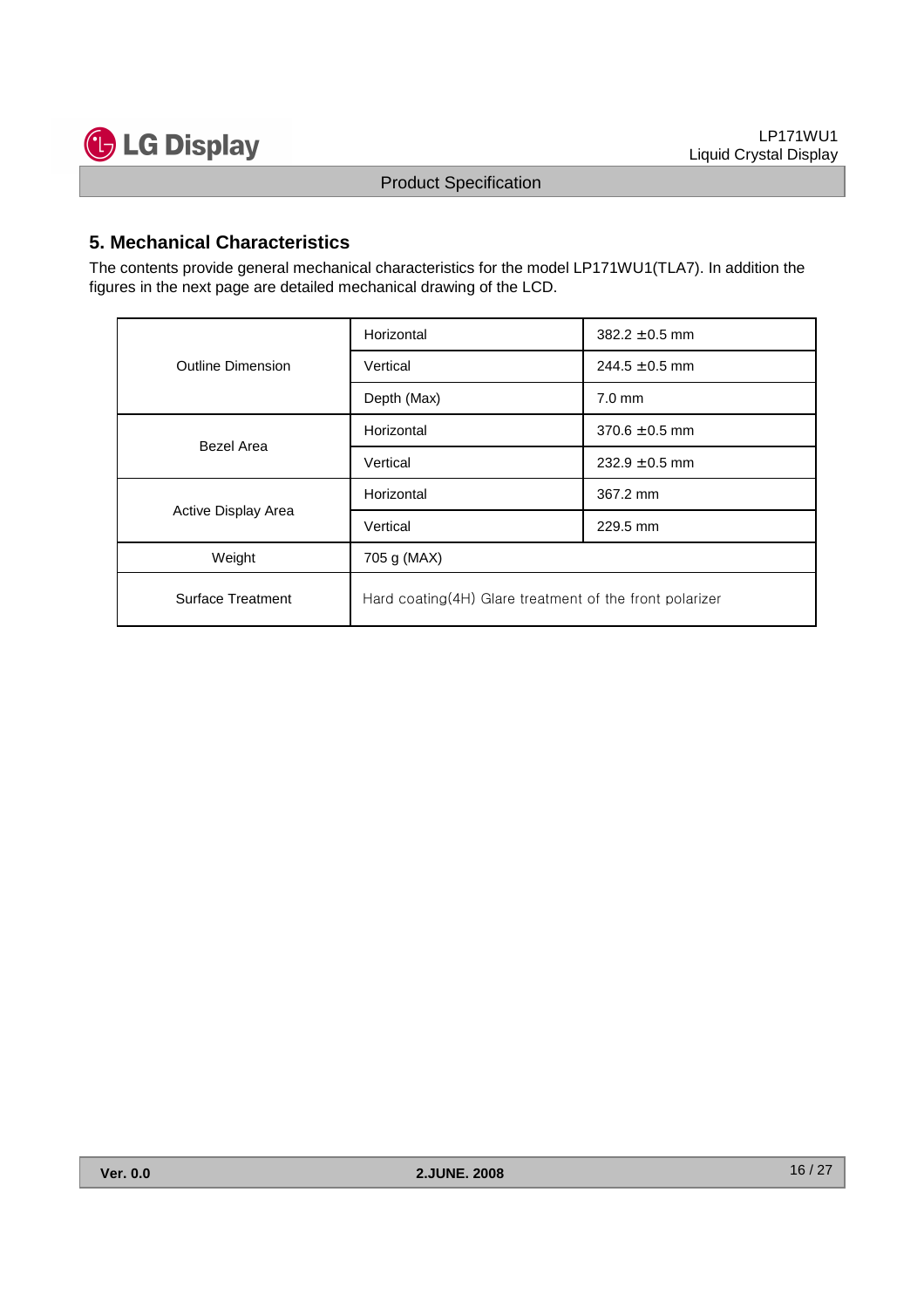

<FRONT VIEW> <http://www.matchbook.com/hotel/doint/filmm], General tolerance: ± 0.5mm

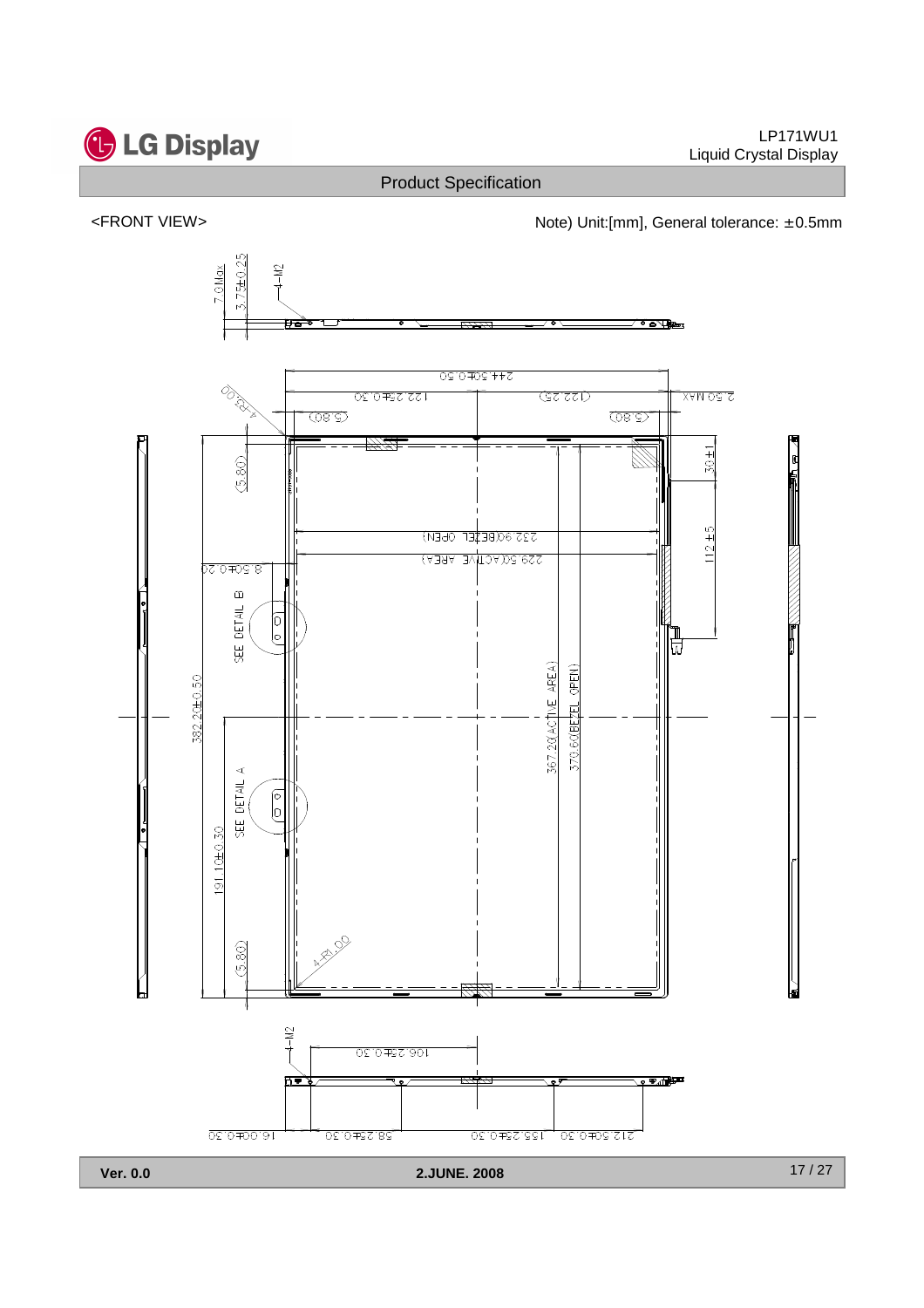

# **G** LG Display

#### LP171WU1 Liquid Crystal Display

**Ver. 0.0 2.JUNE. 2008**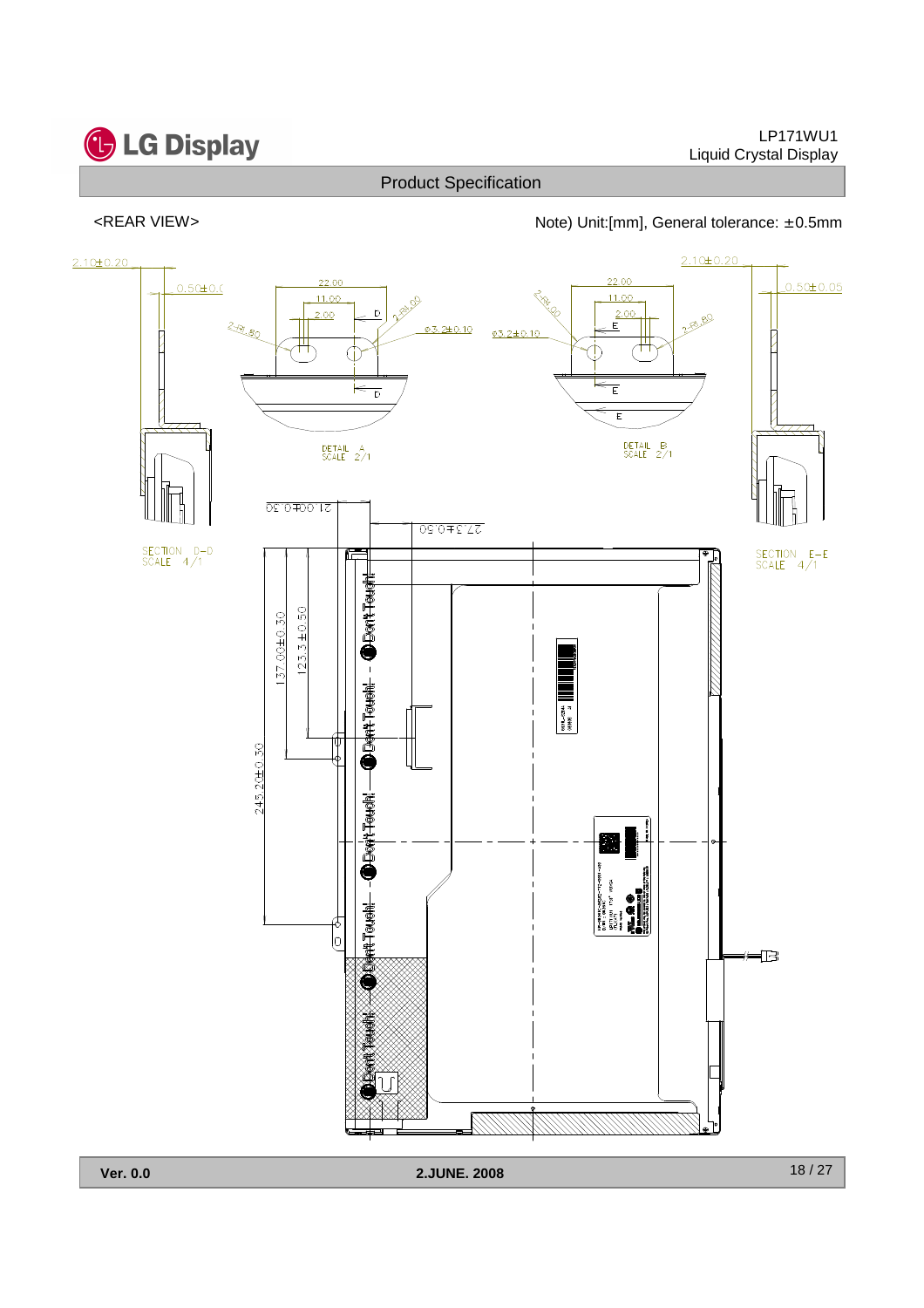

SECTION A-A

Notes : 1. Screw plated through the method of non-electrolytic nickel plating is preferred to reduce possibility that results in vertical and/or horizontal line defect due to the conductive particles from screw surface.

[ DETAIL INFORMATION OF PPID LABEL AND REVISION CODE ]



\* PPID Label Revision :

It is subject to change with Dell event. Please refer to the below table for detail.

| Classification | No Change        | 1st Revision | 2nd Revision    | $\cdot\cdot\cdot$ | 9th Revision    | $\cdots$      |
|----------------|------------------|--------------|-----------------|-------------------|-----------------|---------------|
| SST(WS)        | X <sub>0</sub> 0 | X01          | X <sub>02</sub> | $\cdot\cdot\cdot$ | A09             | $\sim$ $\sim$ |
| PT(ES)         | X <sub>10</sub>  | X11          | X <sub>12</sub> | $\cdot\cdot\cdot$ | A <sub>19</sub> | $\cdots$      |
| ST(CS)         | X20              | X21          | X22             | $\cdot\cdot\cdot$ | A29             | $\cdots$      |
| XB(MP)         | A00              | A01          | A02             | $\cdots$          | A09             | $\cdots$      |

Note) Unit:[mm], General tolerance: ± 0.5mm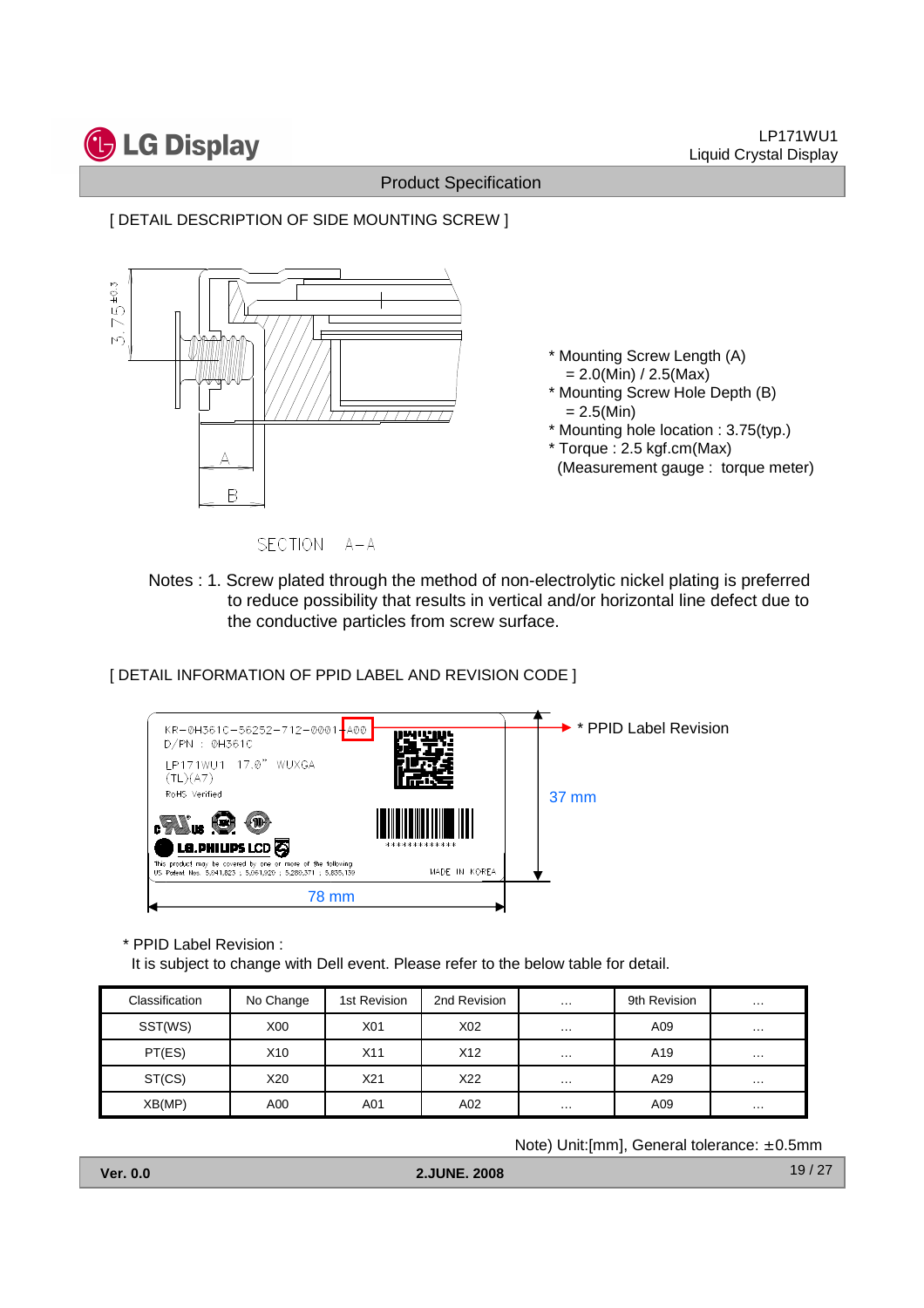

### **6. Reliability**

Environment test condition

| No.            | Test Item                                   | Conditions                                                                                                                                                                                                                                                                                                                                                                                                    |
|----------------|---------------------------------------------|---------------------------------------------------------------------------------------------------------------------------------------------------------------------------------------------------------------------------------------------------------------------------------------------------------------------------------------------------------------------------------------------------------------|
| 1              | High temperature storage test               | Ta= $60^{\circ}$ C, 240h                                                                                                                                                                                                                                                                                                                                                                                      |
| 2              | Low temperature storage test                | Ta= $-20^{\circ}$ C, 240h                                                                                                                                                                                                                                                                                                                                                                                     |
| 3              | High temperature operation test             | Ta= $50^{\circ}$ C, $50\%$ RH, 240h                                                                                                                                                                                                                                                                                                                                                                           |
| 4              | Low temperature operation test              | Ta= $0^{\circ}$ C, 240h                                                                                                                                                                                                                                                                                                                                                                                       |
| 5              | Vibration test (non-operating)              | Sine wave, $5 \sim 150$ Hz, 1.5G, 0.37 oct/min<br>3 axis, 30min/axis                                                                                                                                                                                                                                                                                                                                          |
| 6              | Shock test (non-operating)                  | - No functional or cosmetic defects following a shock<br>to all 6 sides delivering at least 200 G in a half sine<br>pulse no longer than 2 ms to the display module<br>- No functional defects following a shock delivering<br>at least 260 g in a half sine pulse no longer than 2<br>ms to each of 6 sides. Each of the 6 sides will be<br>shock tested with one each display, for a total of 6<br>displays |
| $\overline{7}$ | Altitude<br>operating<br>storage / shipment | $0 \sim 10,000$ feet (3,048m) 24Hr<br>$0 \sim 40,000$ feet (12,192m) 24Hr                                                                                                                                                                                                                                                                                                                                     |

{ Result Evaluation Criteria }

There should be no change which might affect the practical display function when the display quality test is conducted under normal operating condition.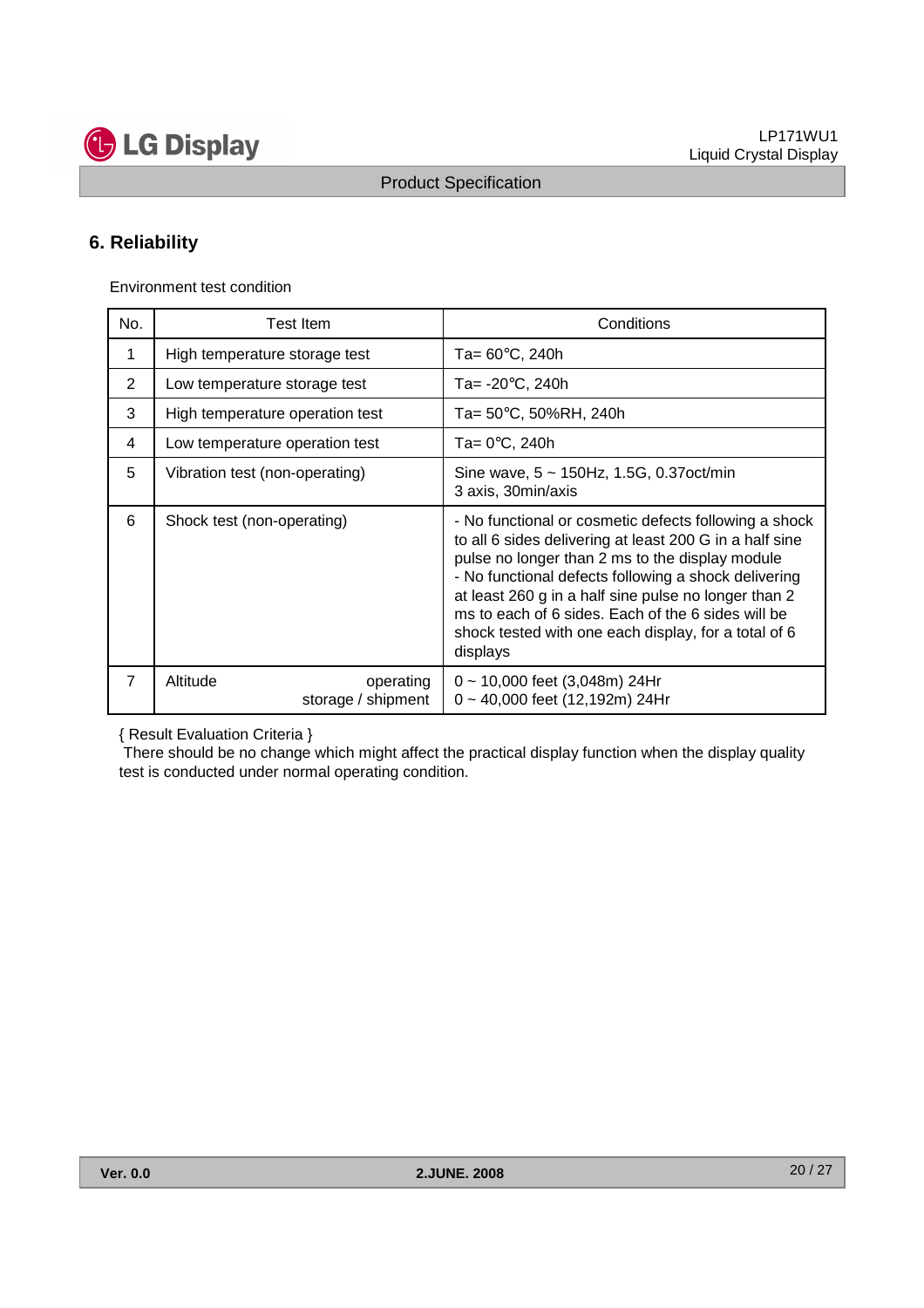

#### **7. International Standards**

#### **7-1. Safety**

a) UL 60950-1:2003, First Edition, Underwriters Laboratories, Inc., Standard for Safety of Information Technology Equipment. b) CAN/CSA C22.2, No. 60950-1-03 1st Ed. April 1, 2003, Canadian Standards Association, Standard for Safety of Information Technology Equipment. c) EN 60950-1:2001, First Edition, European Committee for Electrotechnical Standardization(CENELEC) European Standard for Safety of Information Technology Equipment.

#### **7-2. EMC**

a) ANSI C63.4 "Methods of Measurement of Radio-Noise Emissions from Low-Voltage Electrical and Electrical Equipment in the Range of 9kHZ to 40GHz. "American National Standards Institute(ANSI), 1992

b) C.I.S.P.R. "Limits and Methods of Measurement of Radio Interface Characteristics of Information Technology Equipment." International Special Committee on Radio Interference.

c) EN 55022 "Limits and Methods of Measurement of Radio Interface Characteristics of Information Technology Equipment." European Committee for Electrotechnical Standardization.(CENELEC), 1998 ( Including A1: 2000 )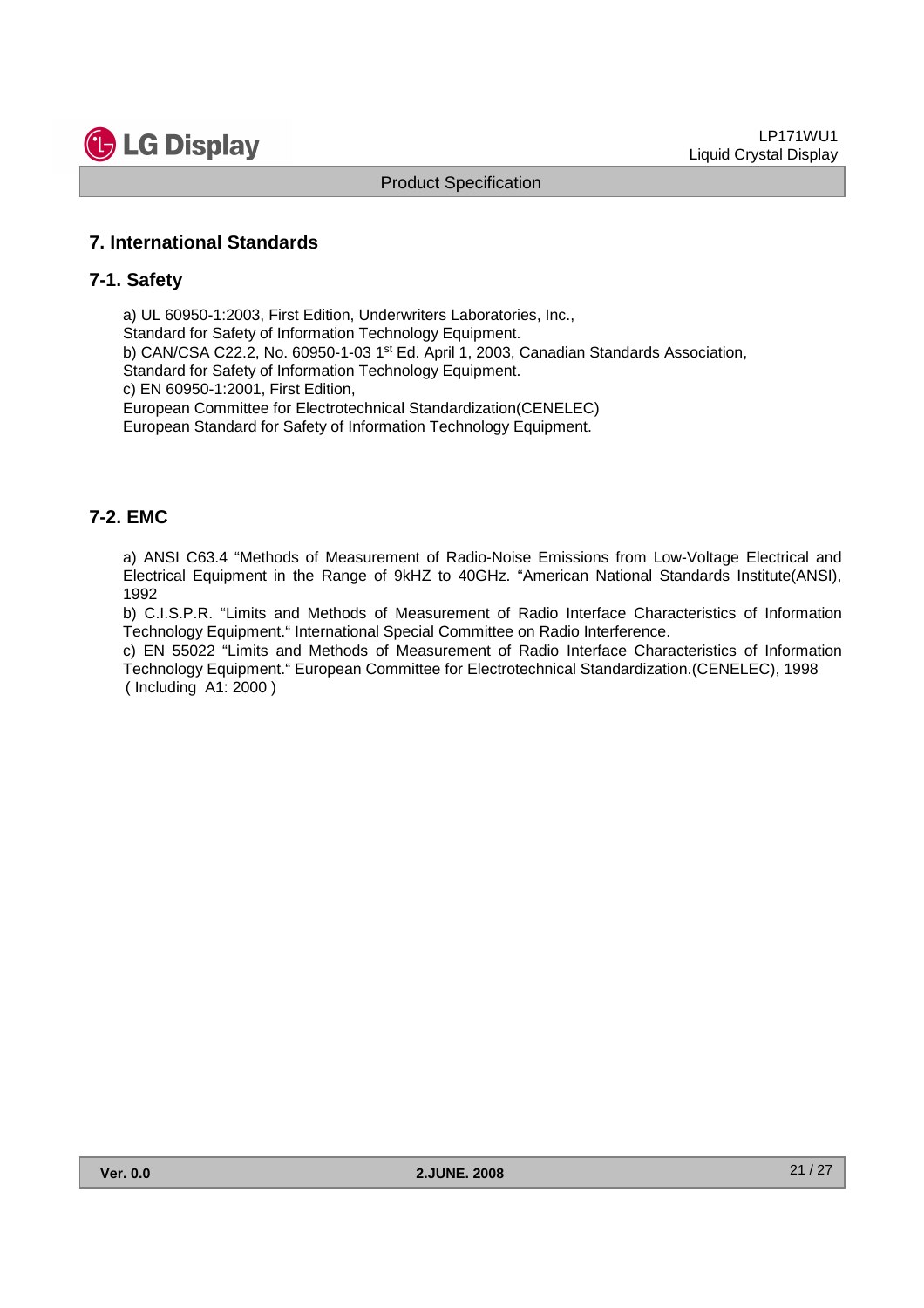

#### **8. Packing**

# **8-1. Designation of Lot Mark**

a) Lot Mark





E : MONTH F ~ M : SERIAL NO.

Note

1. YEAR

| Year | 2001 | 2002 | 2003 | 2004 | 2005 | 2006 | 2007 | 2008 | 2009 | 2010 |
|------|------|------|------|------|------|------|------|------|------|------|
| Mark |      |      |      |      |      |      |      |      |      |      |

2. MONTH

| Month | Jan | Feb | Mar | Apr | May | Jun | Jul | Aug | Sep | Oct | Nov | Dec |
|-------|-----|-----|-----|-----|-----|-----|-----|-----|-----|-----|-----|-----|
| Mark  |     | -   |     |     |     |     |     |     |     |     | ◡   |     |

b) Location of Lot Mark

Serial No. is printed on the label. The label is attached to the backside of the LCD module. This is subject to change without prior notice.

#### **8-2. Packing Form**

a) Package quantity in one box : 20

b) Box Size : 490mmX393mmX327mm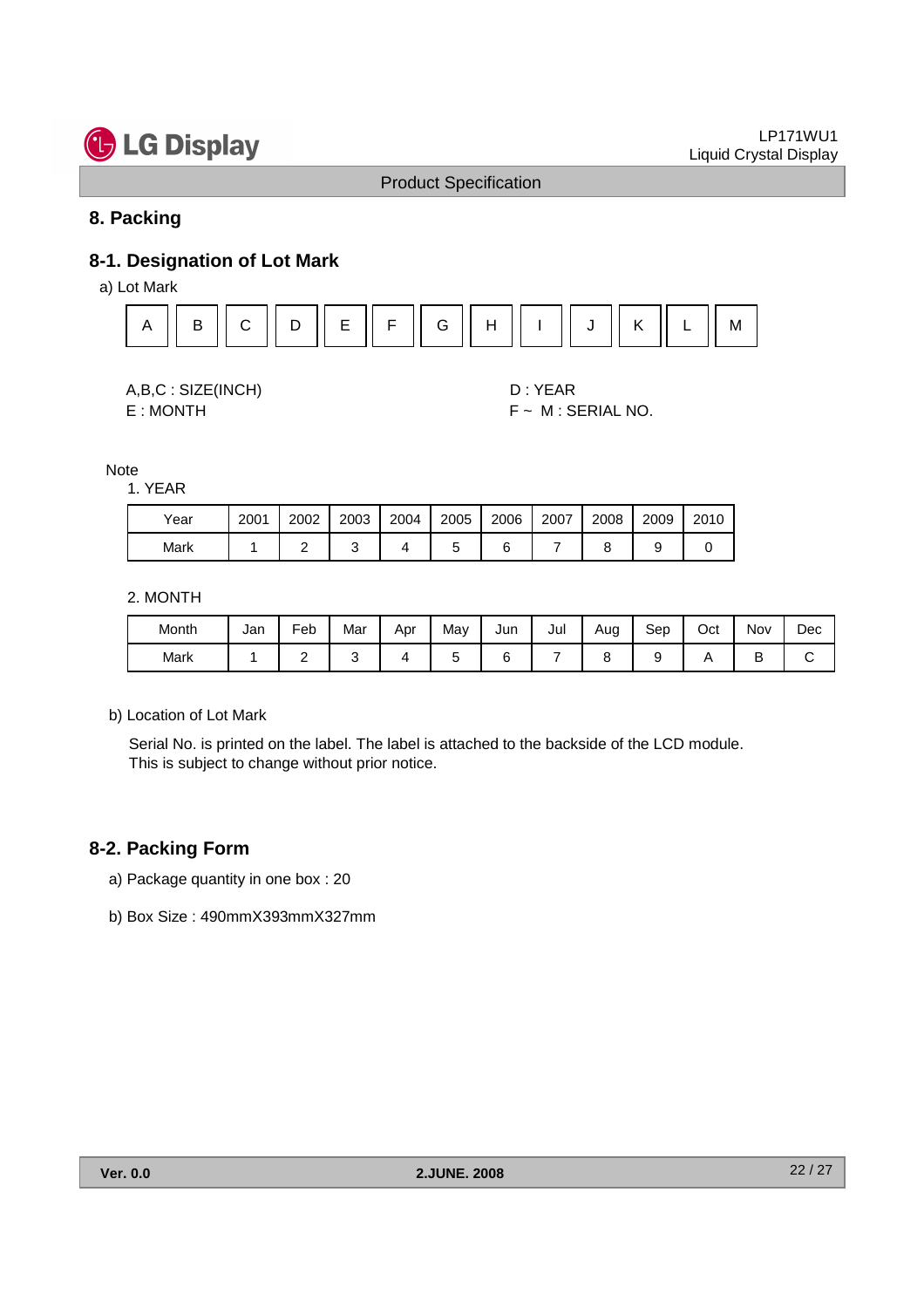

#### **9. PRECAUTIONS**

Please pay attention to the followings when you use this TFT LCD module.

#### **9-1. MOUNTING PRECAUTIONS**

- (1) You must mount a module using holes arranged in four corners or four sides.
- (2) You should consider the mounting structure so that uneven force (ex. Twisted stress) is not applied to the module. And the case on which a module is mounted should have sufficient strength so that external force is not transmitted directly to the module.
- (3) Please attach the surface transparent protective plate to the surface in order to protect the polarizer. Transparent protective plate should have sufficient strength in order to the resist external force.
- (4) You should adopt radiation structure to satisfy the temperature specification.
- (5) Acetic acid type and chlorine type materials for the cover case are not desirable because the former generates corrosive gas of attacking the polarizer at high temperature and the latter causes circuit break by electro-chemical reaction.
- (6) Do not touch, push or rub the exposed polarizers with glass, tweezers or anything harder than HB pencil lead. And please do not rub with dust clothes with chemical treatment. Do not touch the surface of polarizer for bare hand or greasy cloth.(Some cosmetics are detrimental to the polarizer.)
- (7) When the surface becomes dusty, please wipe gently with absorbent cotton or other soft materials like chamois soaks with petroleum benzene. Normal-hexane is recommended for cleaning the adhesives used to attach front / rear polarizers. Do not use acetone, toluene and alcohol because they cause chemical damage to the polarizer.
- (8) Wipe off saliva or water drops as soon as possible. Their long time contact with polarizer causes deformations and color fading.
- (9) Do not open the case because inside circuits do not have sufficient strength.

#### **9-2. OPERATING PRECAUTIONS**

- (1) The spike noise causes the mis-operation of circuits. It should be lower than following voltage :  $V=\pm 200$ mV(Over and under shoot voltage)
- (2) Response time depends on the temperature.(In lower temperature, it becomes longer.)
- (3) Brightness depends on the temperature. (In lower temperature, it becomes lower.) And in lower temperature, response time(required time that brightness is stable after turned on) becomes longer.
- (4) Be careful for condensation at sudden temperature change. Condensation makes damage to polarizer or electrical contacted parts. And after fading condensation, smear or spot will occur.
- (5) When fixed patterns are displayed for a long time, remnant image is likely to occur.
- (6) Module has high frequency circuits. Sufficient suppression to the electromagnetic interference shall be done by system manufacturers. Grounding and shielding methods may be important to minimized the interference.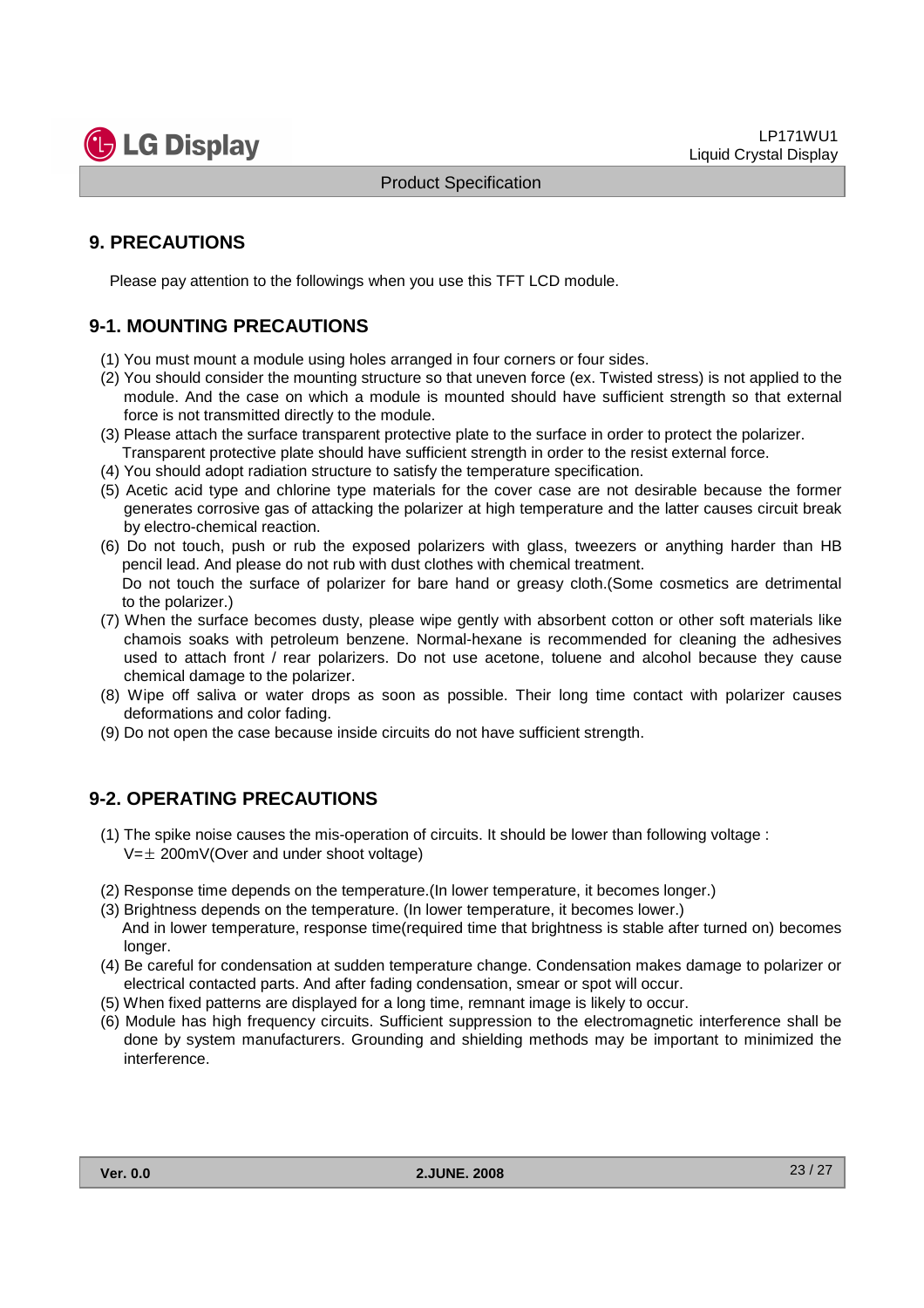

#### **9-3. ELECTROSTATIC DISCHARGE CONTROL**

Since a module is composed of electronic circuits, it is not strong to electrostatic discharge. Make certain that treatment persons are connected to ground through wrist band etc. And don't touch interface pin directly.

### **9-4. PRECAUTIONS FOR STRONG LIGHT EXPOSURE**

Strong light exposure causes degradation of polarizer and color filter.

### **9-5. STORAGE**

When storing modules as spares for a long time, the following precautions are necessary.

- (1) Store them in a dark place. Do not expose the module to sunlight or fluorescent light. Keep the temperature between 5°C and 35°C at normal humidity.
- (2) The polarizer surface should not come in contact with any other object. It is recommended that they be stored in the container in which they were shipped.

#### **9-6. HANDLING PRECAUTIONS FOR PROTECTION FILM**

- (1) When the protection film is peeled off, static electricity is generated between the film and polarizer. This should be peeled off slowly and carefully by people who are electrically grounded and with well ion-blown equipment or in such a condition, etc.
- (2) The protection film is attached to the polarizer with a small amount of glue. If some stress is applied to rub the protection film against the polarizer during the time you peel off the film, the glue is apt to remain on the polarizer.

Please carefully peel off the protection film without rubbing it against the polarizer.

- (3) When the module with protection film attached is stored for a long time, sometimes there remains a very small amount of glue still on the polarizer after the protection film is peeled off.
- (4) You can remove the glue easily. When the glue remains on the polarizer surface or its vestige is recognized, please wipe them off with absorbent cotton waste or other soft material like chamois soaked with normal-hexane.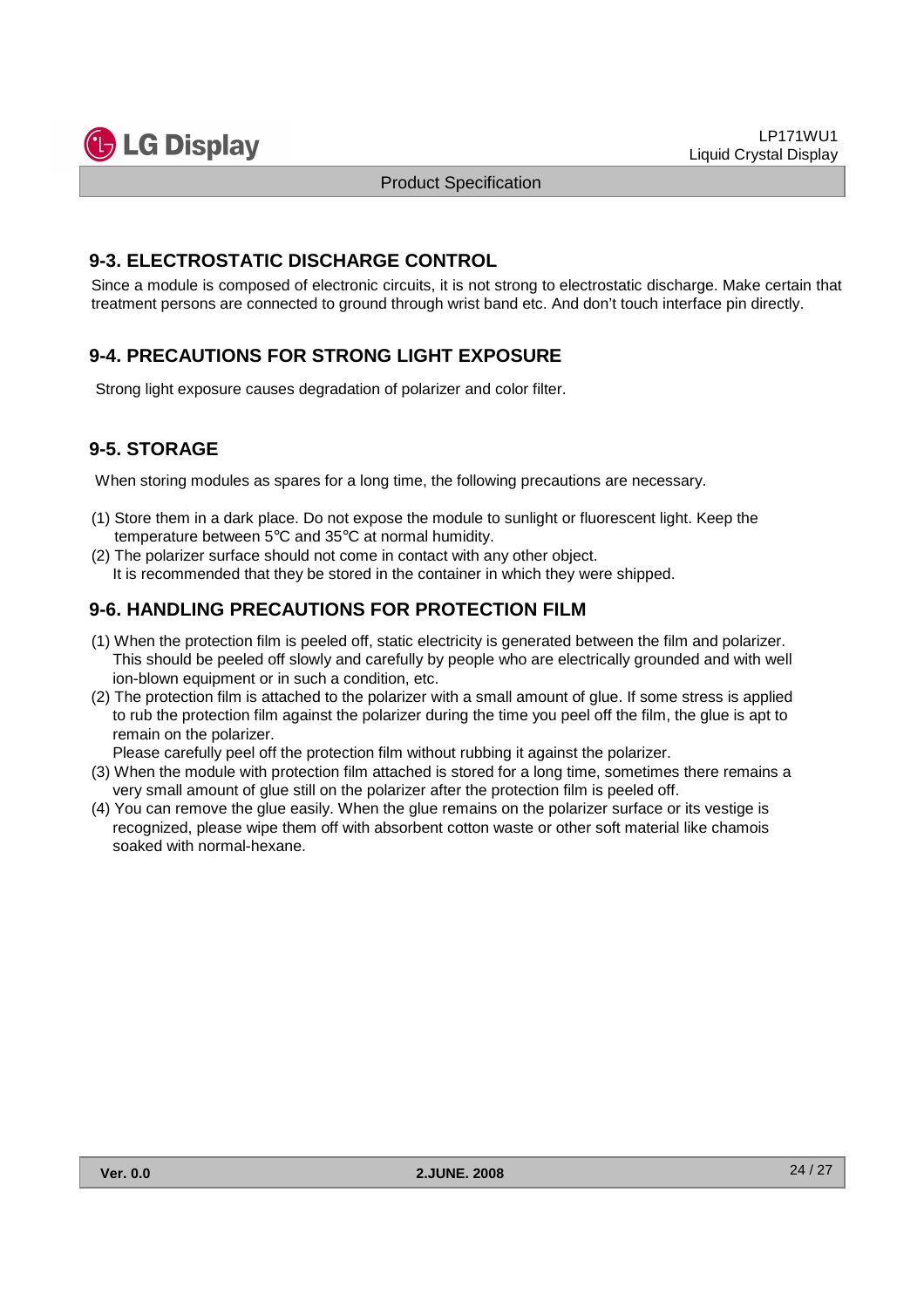

# **APPENDIX A. Enhanced Extended Display Identification Data (EEDIDTM) 1/3**

|                           | <b>Byte</b>  | <b>Byte</b>    | <b>Field Name and Comments</b>                                                                                                   | Vabie       | Vabie                |
|---------------------------|--------------|----------------|----------------------------------------------------------------------------------------------------------------------------------|-------------|----------------------|
| Header                    | (Dec)<br>0   | (Hex)<br>00    | Header                                                                                                                           | (Hex)<br>00 | (Bin)<br>00000000    |
|                           | $\mathbf{1}$ | 01             | Header                                                                                                                           | FF          | 11111111             |
|                           | 2            | 02             | Header                                                                                                                           | FF          | 11111111             |
|                           | 3            | 03             | Header                                                                                                                           | FF          | 11111111             |
|                           | 4            | 04             | Header                                                                                                                           | FF          | 11111111             |
|                           | 5            | 05             | Header                                                                                                                           | FF          | 11111111             |
|                           | 6            | 06             | Header                                                                                                                           | FF          | 11111111             |
|                           | 7            | 07             | Header                                                                                                                           | 00          | 00000000             |
|                           | 8            | 08             | EIS A manufacture code (3 Character ID)<br>LGD                                                                                   | 30          | 00110000             |
| Vendor / Product          | 9            | 09             | EIS A manufacture code (Compressed ASC II)                                                                                       | E4          | 11100100             |
|                           | 10           | 0A             | 0                                                                                                                                | 35          | 00110101             |
|                           | 11           | 0B             | (Hex.LSB first)                                                                                                                  | 01          | 00000001             |
|                           | 12           | OC             | LCD Module Serial No - Preferred but Optional ("0" ffnot used)                                                                   | 00          | 00000000             |
|                           | 13           | 0 <sub>D</sub> | LCD Module Serial No - Preferred but Optional ("0" ffnot used)                                                                   | 00          | 00000000             |
|                           | 14<br>15     | 0E<br>0F       | LCD Module Serial No - Preferred but Optional ("0" ffnot used)<br>LCD Module Serial No - Preferred but Optional ('0" finot used) | 00          | 00000000             |
|                           | 16           | 10             | Week of Manufacture<br>0 weeks                                                                                                   | 00<br>00    | 00000000<br>00000000 |
|                           | 17           | $\mathbf{u}$   | Year of Manufacture<br>2008years                                                                                                 | 12          | 00010010             |
|                           | 18           | 12             | EDID structure version $H = 1$                                                                                                   | 01          | 00000001             |
|                           | 19           | 13             | EDID revision $H = 3$                                                                                                            | 03          | 00000011             |
|                           | 20           |                | Video input Definition = Digital signal, 6 bit _ Dell only                                                                       |             |                      |
|                           |              | 14             |                                                                                                                                  | 90          | 10010000             |
|                           | 21           | 15             | Max H image size (Rounded cm) = 37 cm                                                                                            | 25          | 00100101             |
|                           | 22           | 16             | Max Vimage size (Rounded cm) = 23 cm                                                                                             | 17          | 00010111             |
| Display                   | 23           | 17             | Display gamma = (gamma*100)-100 = Ekample:(2.2*100)-100=120 = 2.2 Gamma                                                          | 78          | 01111000             |
|                           | $^{24}$      | 18             | Feature Support (no_DPMS,no_Active Off/Very Low Power, RGB color display, Timing BLK 1 no_ GTF)                                  | 0A          | 00001010             |
|                           | 25           | 19             | Red/Green Low Bits (RxRy/GxGy)                                                                                                   | 3F          | 00111111             |
|                           | 26           | 14             | Blue/White Low Bits (BzBy/WkWy)                                                                                                  | 05          | 00000101             |
| Vendor / Product          | 27           | 1B             | Red X<br>$Rx = 0.602$                                                                                                            | 9A          | 10011010             |
|                           | 28           | 1C             | Red Y<br>Ry=0351                                                                                                                 | 59          | 01011001             |
|                           | 29           | 1D             | Green $X = 0.323$                                                                                                                | 52          | 01010010             |
|                           | 30           | 1E             | Green Y Gy=0.565                                                                                                                 | 90          | 10010000             |
|                           | 31           | 1F             | Blue X<br>$Bx = 0.152$                                                                                                           | 27          | 00100111             |
|                           | 32           | 20             | Bhie Y<br>$By = 0.125$                                                                                                           | 20          | 00100000             |
|                           | 33           | 21             | White X Wx=0313                                                                                                                  | 50          | 01010000             |
|                           | 34           | 22             | White Y<br>Wy=0329                                                                                                               | 54          | 01010100             |
|                           |              |                |                                                                                                                                  |             |                      |
|                           | 35           | 23             | Established timing 1 (00h if not used)                                                                                           | 00          | 00000000             |
| Established               | 36           | 24             | Established timing 2 (00h if not used)                                                                                           | 00          | 00000000             |
|                           | 37           | 25             | Manufacturer's timings (00h if not used)                                                                                         | 00          | 00000000             |
|                           | 38           | 26             | Standard timing ID 1 (0 lh if not used)                                                                                          | 01          | 00000001             |
|                           | 39           | 27             | Standard timing ID 1 (0 lh if not used)                                                                                          | 01          | 00000001             |
|                           | 40           | 28             | Standard timing ID2 (01h if not used)                                                                                            | <u>01</u>   | 00000001             |
|                           | 41           | 29             | Standard timing ID2 (01h if not used)                                                                                            | 01          | 00000001             |
|                           | 42           | 24.            | Standard timing ID3 (01h if not used)                                                                                            | 01          | 00000001             |
|                           | 43           | 2B             | Standard timing ID3 (0 lh if not used)                                                                                           | 01          | 00000001             |
| <b>Standard Timing ID</b> | 44           | 20             | Standard timing ID4 (01h if not used)                                                                                            | 01          | 00000001             |
|                           | 45           | 2D             | Standard timing ID4 (01h if not used)                                                                                            | 01          | 00000001             |
|                           | 46           | 2Е             | Standard timing ID5 (01h if not used)                                                                                            | 01          | 00000001             |
|                           | 47<br>48     | 2F<br>30       | Standard timing IDS (01h if not used)<br>Standard timing ID6 (0 lh if not used)                                                  | 01<br>01    | 00000001<br>00000001 |
|                           | 49           | 31             | Standard timing ID6 (0 lh if not used)                                                                                           | 01          | 00000001             |
|                           | 50           | 32             | Standard timing ID7 (01h if not used)                                                                                            | 01          | 00000001             |
|                           | 51           | 33             | Standard timing ID7 (01h if not used)                                                                                            | 01          | 00000001             |
|                           | 52           | 34             | Standard timing ID8 (01h if not used)                                                                                            | 01          | 00000001             |
|                           | 53.          | 35             | Standard timing ID8 (01h if not used)                                                                                            | 01          | 00000001             |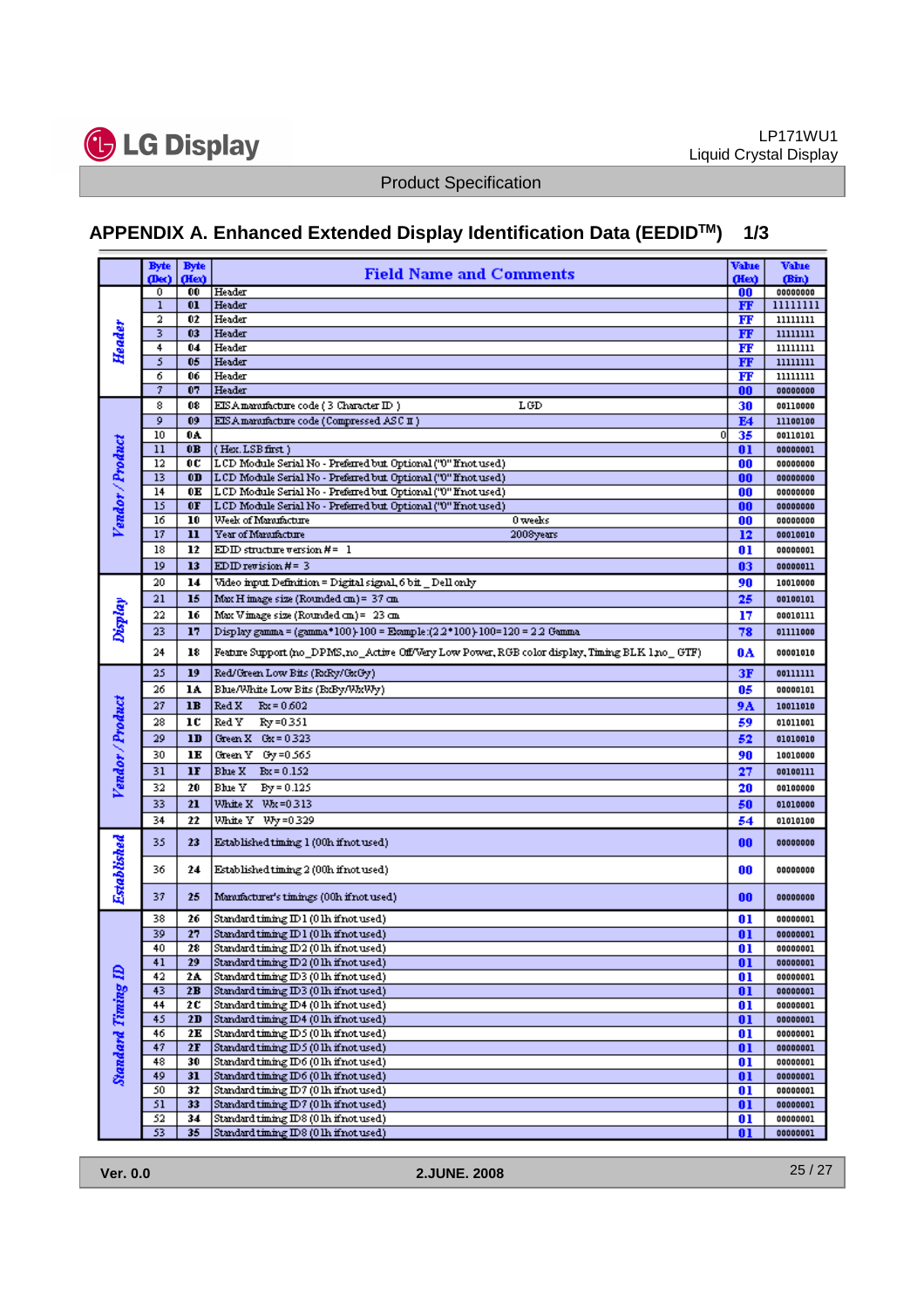

# **APPENDIX A. Enhanced Extended Display Identification Data (EEDIDTM) 2/3**

|                      | <b>Byte</b><br>(Dec)                              | <b>Byte</b><br>(Hex) | <b>Field Name and Comments</b>                                                                                  | Vabie<br>(Hex) | <b>Vabre</b><br>(Bin) |  |  |  |  |
|----------------------|---------------------------------------------------|----------------------|-----------------------------------------------------------------------------------------------------------------|----------------|-----------------------|--|--|--|--|
|                      | 54                                                | 36                   | Pixel Clock/10,000 (LSB)<br>157.05 MHz @ 59.96Hz                                                                | 59             | 01011001              |  |  |  |  |
|                      | 55                                                | 37                   | Pixel Clock/10,000 (MSB)                                                                                        | 3D             | 00111101              |  |  |  |  |
|                      | 56                                                | 38                   | Horizontal Active<br>(lower 8 bits)<br>1920 Pixels                                                              |                | 10000000              |  |  |  |  |
|                      | 57                                                | 39                   | Horizontal Blanking(Thp-HA)<br>172 Pixels                                                                       | 80             |                       |  |  |  |  |
|                      |                                                   |                      | (lower 8 bits)<br>Horizontal Active / Horizontal Blanking(Thp-HA) (upper 4:4bits)                               | AC             | 10101100              |  |  |  |  |
|                      | 58                                                | 34.                  |                                                                                                                 | 70             | 01110000              |  |  |  |  |
|                      | 59                                                | 3B                   | 1200 Lines<br>Vertical Arrtire                                                                                  | <b>B0</b>      | 10110000              |  |  |  |  |
|                      | 60                                                | 3 C                  | Vertical Blanking (Tvp-HA) (DE Blanking typ for DE only panels ).<br>52 Lines                                   | 34             | 00110100              |  |  |  |  |
|                      | 61                                                | 3D                   | Vertical Active : Vertical Blanking (Tvp-HA) - (upper 4:4bits )                                                 | 40             | 01000000              |  |  |  |  |
|                      | 62                                                | 3E                   | 48 Pixels<br>Horizontal Sync. Offset (Thip).                                                                    | 30             | 00110000              |  |  |  |  |
| Timing Descriptor #1 | 63                                                | 3 <b>F</b>           | Horizontal Sync Pulse Width (HSPW)<br>32 Pixels                                                                 | 20             | 00100000              |  |  |  |  |
|                      | 64                                                | 40                   | Vertical Sync Offset(Tvfp) : Sync Width (VSPW)<br>3 Lines : 6 Lines                                             | 36             | 00110110              |  |  |  |  |
|                      | 65                                                | 41                   | Horizontal Vertical Sync Offset/Width<br>(upper 2bits)                                                          | 00             | 00000000              |  |  |  |  |
|                      | 66                                                | 42                   | Horizontal Image Size (mm.)<br>367 mm                                                                           | 6F             | 01101111              |  |  |  |  |
|                      | 67                                                | 43                   | Vertical Image Size (mm)<br>$230 \,\mathrm{mm}$                                                                 | E6<br>10       | 11100110              |  |  |  |  |
|                      | 68                                                | 44                   | Horizordal Image Size / Vertical Image Size                                                                     |                |                       |  |  |  |  |
|                      | 69                                                | 45                   | Horizontal Border = 0 (Zero for Notebook LCD)                                                                   |                |                       |  |  |  |  |
|                      | 70                                                | 46                   | Vertical Border = 0 (Zero for Notebook LCD)                                                                     |                |                       |  |  |  |  |
|                      | 71                                                | 47                   | Non-Interlace, Normal display, no stereo, Digital Separate ( Vsync_NEG, Hsync_NEG ), DE only note : LSB is      | 19             | 00011001              |  |  |  |  |
|                      |                                                   |                      | set to '1' if panel is DE-timing only. H/V can be ignored.                                                      |                |                       |  |  |  |  |
|                      | 72                                                | 48                   | Pixel Clock/10,000 (LSB)<br>157.05 MHz@ 59.96Hz                                                                 | 59             | 01011001              |  |  |  |  |
|                      | 73                                                | 49                   | Pixel Clock/10,000 (MSB)                                                                                        | 3D             | 00111101              |  |  |  |  |
|                      | 74                                                | 4A.                  | Horizontal Active<br>1920 Pixels<br>(lower 8 bits)                                                              | 80             | 10000000              |  |  |  |  |
|                      | 75                                                | 4B                   | Horizontal Blanking(Thp-HA)<br>(lower 8 bits)<br>172 Pixels                                                     | AC             | 10101100              |  |  |  |  |
|                      | 76                                                | 4C                   | Horizordal Active / Horizordal Blanking(Trp-HA) (upper 4:4bits )                                                | 70             | 01110000              |  |  |  |  |
|                      | 77                                                | 4D                   | 1200 Lines<br>Vertical Arrive                                                                                   | B <sub>0</sub> | 10110000              |  |  |  |  |
|                      | 78                                                | 4E                   | Vertical Blanking (Tvp-HA) (DE Blanking typ for DE only panels )<br>52 Lines                                    | 34             | 00110100              |  |  |  |  |
|                      | 79                                                | 4F                   | Vertical Active : Vertical Blanking (Tvp-HA) (upper 4:4bits).                                                   | 40             | 01000000              |  |  |  |  |
|                      | 80                                                | 50                   | 48 Pixels<br>Horizontal Sync. Offset (Thfp )                                                                    | 30             | 00110000              |  |  |  |  |
| Timing Descriptor #2 | 81                                                | 51                   | Horizontal Sync Pulse Width (HSPW)<br>32 Pixels                                                                 | 20             | 00100000              |  |  |  |  |
|                      | 82                                                | 52                   | Vertical Sync Offset(Tvfp) : Sync Width (VSPW)<br>3 Lines : 6 Lines                                             | 36             | 00110110              |  |  |  |  |
|                      | 83                                                | 53                   | Horizontal Vertical Sync Offset/Width<br>(upper 2bits)                                                          | 00             | 00000000              |  |  |  |  |
|                      | 84                                                | 54                   | 367 mm<br>Horizontal Image Size (mm)                                                                            | 6F             | 01101111              |  |  |  |  |
|                      | 85                                                | 55                   | Vertical Image Size (mm)<br>$230 \,\mathrm{mm}$                                                                 | E6             | 11100110              |  |  |  |  |
|                      | 86                                                | 56                   | Horizontal Image Size / Vertical Image Size                                                                     | 10             | 00010000              |  |  |  |  |
|                      | 87                                                | 57                   | Horizontal Border = 0 (Zero for Notebook LCD)                                                                   | 00             | 00000000              |  |  |  |  |
|                      | 88                                                | 58                   | Vertical Border = 0 (Zero for Notebook LCD)                                                                     | 00             | 00000000              |  |  |  |  |
|                      | 89                                                | 59                   | Non-Interlace, Normal display, no stereo, Digital Separate ( Vsync   NEG, Hsync   NEG ), D.E.only note : LSB is | 19             | 00011001              |  |  |  |  |
|                      |                                                   |                      | set to '1' if panel is DE-timing only. H/V can be ignored.                                                      |                |                       |  |  |  |  |
|                      | 90                                                | 5A                   | Flag                                                                                                            | 00             | 00000000              |  |  |  |  |
|                      | 91                                                | 5B                   | Flag                                                                                                            | 00             | 00000000              |  |  |  |  |
|                      | 92                                                | 5C                   | Flag                                                                                                            | 00             | 00000000              |  |  |  |  |
|                      | 93                                                | 5D                   | Data Type Tag : Alpharomeric Data String (ASCII String)                                                         | FE             | 11111110              |  |  |  |  |
|                      | 94                                                | 5Ε                   | Flag                                                                                                            | OO             | 00000000              |  |  |  |  |
|                      | 95                                                | 5F                   | Dell P/N 1st Character =<br>н                                                                                   | 48             | 01001000              |  |  |  |  |
|                      | 96                                                | 60                   | Dell P/N 2nd Character =<br>3.                                                                                  | 33             | 00110011              |  |  |  |  |
|                      | 97                                                | 61                   | 6<br>Dell P/N 3rd Character =                                                                                   | 36             | 00110110              |  |  |  |  |
|                      | 98                                                | 62                   | Dell P/N 4th Character =<br>ı                                                                                   | 31             | 00110001              |  |  |  |  |
|                      | 99                                                | 63                   | c<br>Dell P/N 5th Character =                                                                                   | 43             | 01000011              |  |  |  |  |
| Timing Descriptor #3 | 100                                               | 64                   | EDID Revision<br>Build Name =<br>$MP(X \text{- } Build)$ , Revision $H = A00$                                   | 80             | 10000000              |  |  |  |  |
|                      | 101                                               | 65                   | Manufacturer P/N =<br>1                                                                                         | 31             | 00110001              |  |  |  |  |
|                      | 102                                               | 66                   | 7<br>Manufacturer P/N =                                                                                         | 37             | 00110111              |  |  |  |  |
|                      | 103                                               | 67                   | Manufacturer P/N =<br>1                                                                                         | 31             | 00110001              |  |  |  |  |
|                      | 104                                               | 68                   | w<br>Manufacturer P/N =                                                                                         | 57             | 01010111              |  |  |  |  |
|                      | 105                                               | 69                   | Manufacturer P/N =<br>U                                                                                         | 55             | 01010101              |  |  |  |  |
|                      | 106                                               | 6А                   | Manufacturer P/N =<br>ı                                                                                         | 31             | 00110001              |  |  |  |  |
|                      | 107                                               | 6В                   | Manufacturer P/N(If<13 char--> 0.Ah, then terminate with ASC II code 0.Ah, set remaining char = 20h)            | 0A             | 00001010              |  |  |  |  |
|                      | 20 / 27<br><b>Ver. 0.0</b><br><b>2.JUNE. 2008</b> |                      |                                                                                                                 |                |                       |  |  |  |  |